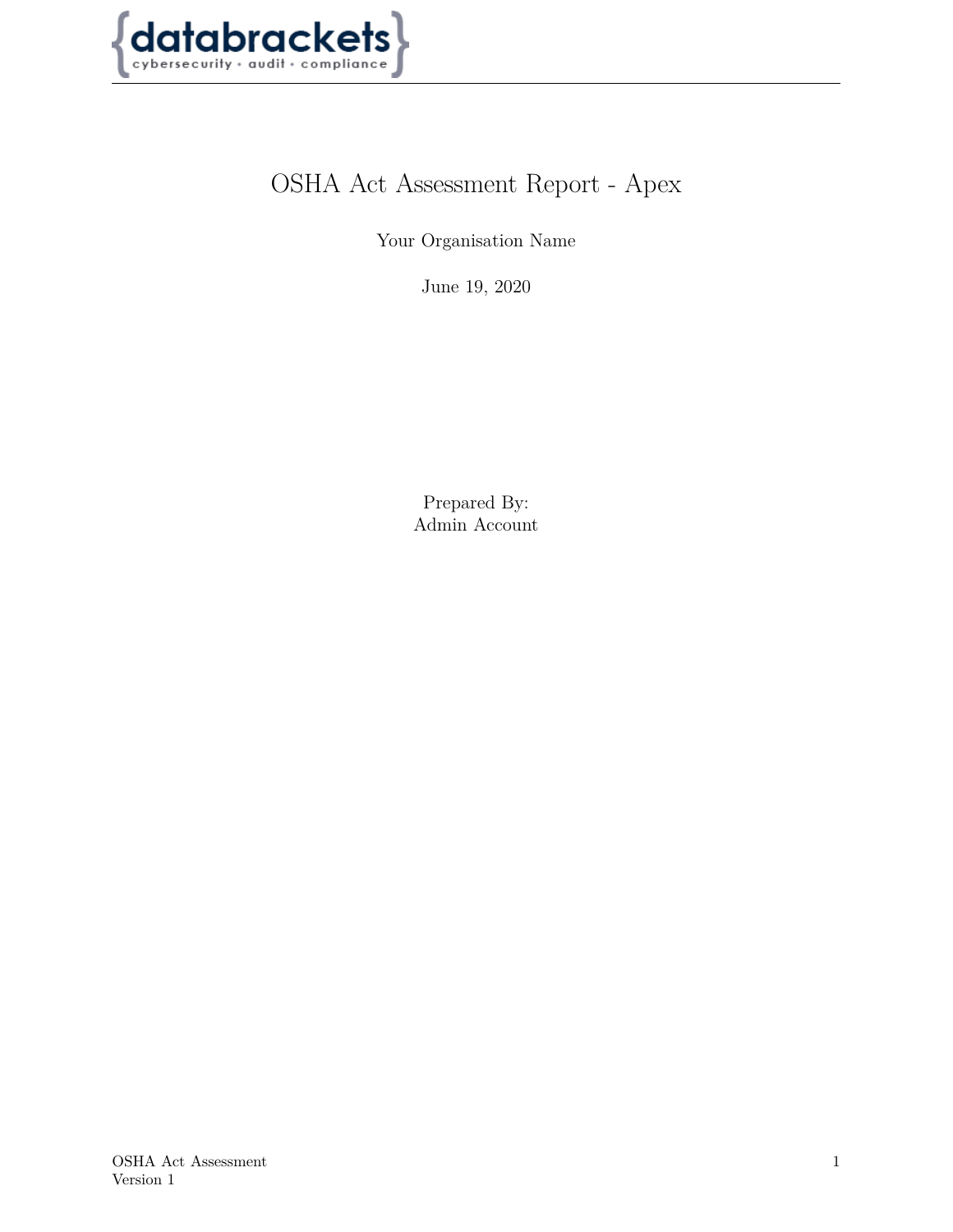

# **Contents**

|   |            | 1 Executive Summary                                                                                                                                                                                                           | $\bf{3}$     |
|---|------------|-------------------------------------------------------------------------------------------------------------------------------------------------------------------------------------------------------------------------------|--------------|
| 2 |            | <b>Results Overview</b>                                                                                                                                                                                                       | 4            |
| 3 |            | <b>Action Plan Summary</b>                                                                                                                                                                                                    | 4            |
| 4 | 4.1        | Identified Risks with Action Plan                                                                                                                                                                                             | 9<br>$9\,$   |
|   | 4.2<br>4.3 | Is your organization's Exposure Control Plan accessible to all employees?<br>Is the Exposure Control Plan reviewed and updated with any personals or procedural changes                                                       | $9\,$        |
|   | 4.4        | in the organization?<br>Is anyone other than the employer is involved in writing the Exposure Control Plan for your                                                                                                           | 10           |
|   | 4.5        | Are the employees trained to use "Universal Precautions" when handling all specimens?                                                                                                                                         | 10<br>10     |
|   | 4.6<br>4.7 | Is your workplace and practice procedures setup to eliminate or minimize occupational exposure?<br>When performing procedures involving blood or other infectious materials, Are employees                                    | -11          |
|   | 4.8        | trained in proper procedure handling that reduces the spread of infectious substances? $\dots$                                                                                                                                | 11<br>11     |
|   | 4.9        | Is appropriate personal protective equipments and clothing provided to employees at free of                                                                                                                                   | $12\,$       |
|   |            | 4.10 Are all usable bins, cans and similar receptacles decontaminated on a regular basis or imme-                                                                                                                             | 12           |
|   |            | 4.11 Is there a procedure in place to use proper mechanical means to clean any broken contaminated                                                                                                                            | $12\,$       |
|   |            | 4.12 Are the contaminated laundry handled with minimal agitation at the location where it was<br>used?                                                                                                                        | 13           |
|   |            | 4.13 Are alternative gloves made available for those housekeeping staff who have latex allergy?                                                                                                                               | 13           |
|   |            | 4.14 Is Hepatitis B vaccine and vaccination series provided to all employees by the employer?<br>4.15 For new employees, do you require serologic testing to document hepatitis B vaccination from                            | $13\,$<br>14 |
|   |            | 4.16 If a routine booster dose of hepatitis B vaccine is needed for employees at future date, is it                                                                                                                           | 14           |
|   |            | 4.17 In the event of an exposure incident, if the employee consents only to baseline blood collection<br>and not for HIV testing, is there a mechanism in place to preserve the blood sample for 90                           |              |
|   |            | days?                                                                                                                                                                                                                         | 14           |
|   |            | 4.18 Are employees OSHA training log maintained and records kept for 3 years of the training?<br>4.19 Are the employees medical records and training logs maintained current and can they be made                             | 15           |
|   |            | 4.20 In the event of ownership transfer or business closure, Will the employer maintain and transfer<br>the records in accordance to the regulations? $\ldots \ldots \ldots \ldots \ldots \ldots \ldots \ldots \ldots \ldots$ | 15           |
|   |            | 4.21 Does your organization has effective administrative measures to control TB exposure? $\ldots$ .                                                                                                                          | 15<br>16     |
|   |            | 4.22 Does your organization follow environmental controls to lower the risk of TB exposure?                                                                                                                                   | 16           |
|   |            | 4.23 In case of TB infection case, Does the administrator obtain medical and epidemiologic con-<br>sultation from state and local health departments? $\ldots \ldots \ldots \ldots \ldots \ldots \ldots \ldots$               | 16           |
|   |            |                                                                                                                                                                                                                               | 17           |
|   |            |                                                                                                                                                                                                                               | 17           |
|   |            | 4.26 Does your practice have a minimum of 2 exits required by OSHA standards?<br>4.27 Are the exit routes' operational features, maintenance and safeguarding meet the OSHA                                                   | 17           |
|   |            | 4.28 Do you have employee alarm system that is tested and maintained per OSHA standards?                                                                                                                                      | 18<br>18     |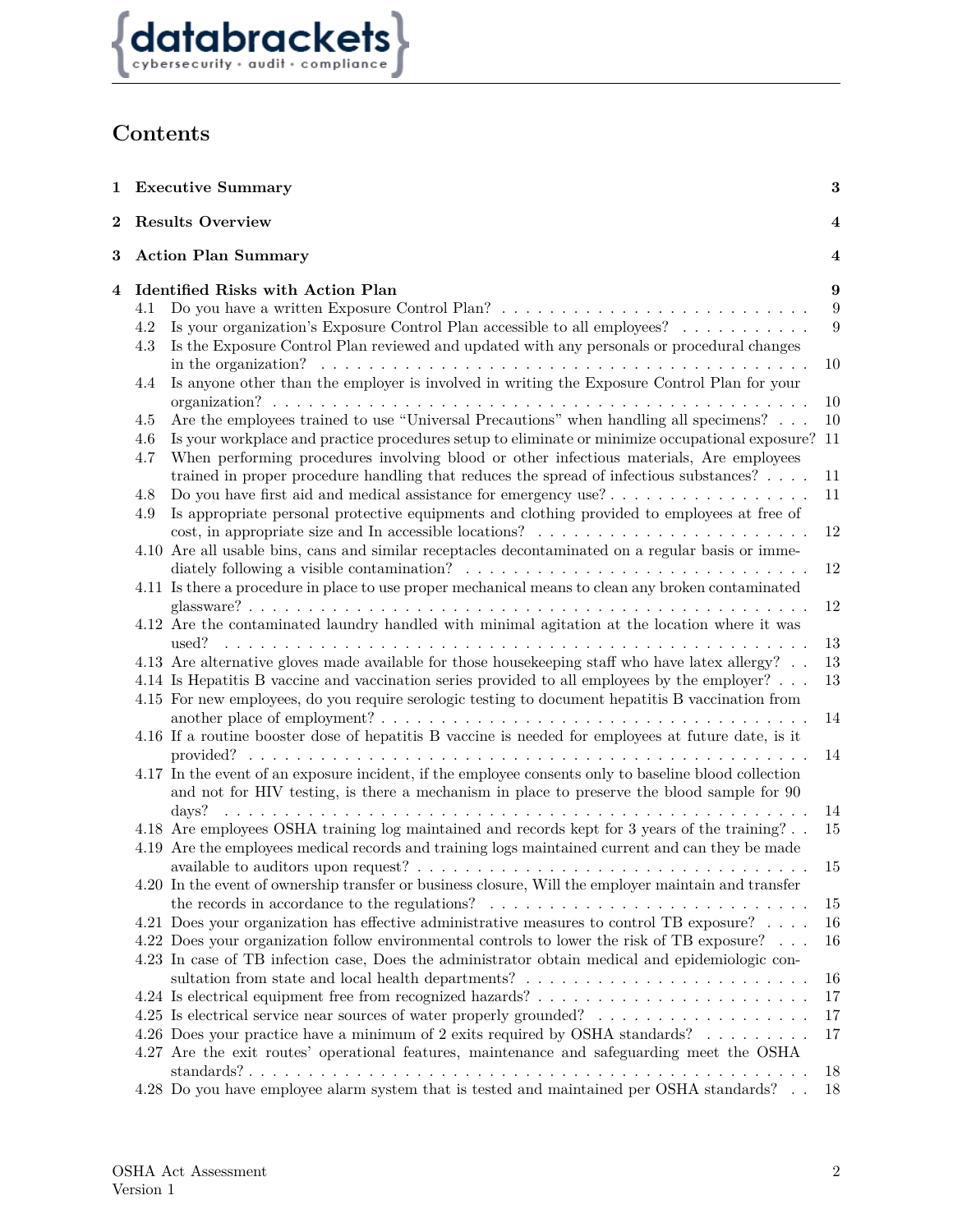

|   |      | 4.29 Do you have portable fire extinguisher in your workplace? If so, Are the employees trained in                                                                                                |        |
|---|------|---------------------------------------------------------------------------------------------------------------------------------------------------------------------------------------------------|--------|
|   |      |                                                                                                                                                                                                   | 18     |
|   |      | 4.30 Does your organization has written Violence Prevention Programs?                                                                                                                             | 19     |
|   |      | 4.31 As part of your hiring procedure, Do you run background check of the hiring employee?<br>4.32 Do you periodically identity and assess the workplace violence risk factors involving patient, | 19     |
|   |      |                                                                                                                                                                                                   | 19     |
|   |      | 4.33 Do you periodically evaluate workplace violence related to organizational risk factors?                                                                                                      | 20     |
|   |      | 4.34 Are employees free to report violence and related incidents to the management without fear?                                                                                                  | 20     |
|   |      | 4.35 Are the staff provided with safety and health training specific to their area of work?                                                                                                       | $20\,$ |
|   |      |                                                                                                                                                                                                   | 21     |
| 5 |      | Managed or Not Present Risks                                                                                                                                                                      | 21     |
|   | 5.1  |                                                                                                                                                                                                   | 21     |
|   | 5.2  |                                                                                                                                                                                                   | 22     |
|   | 5.3  |                                                                                                                                                                                                   | 22     |
|   | 5.4  | HIV, HCV, HBV Prevention and Post-exposure Evaluation and Follow-up                                                                                                                               | 24     |
|   | 5.5  |                                                                                                                                                                                                   | 25     |
|   | 5.6  |                                                                                                                                                                                                   | 25     |
|   | 5.7  |                                                                                                                                                                                                   | 25     |
|   | 5.8  | Exit Routes, Emergency Action Plans, and Fire Prevention Plans                                                                                                                                    | 26     |
|   | 5.9  |                                                                                                                                                                                                   | 26     |
|   | 5.10 | GHS for Labeling of Chemicals and Hazard Communication of Infectious Materials                                                                                                                    | 27     |
| 6 |      | <b>Unidentified Risks</b>                                                                                                                                                                         | 27     |
|   | 6.1  |                                                                                                                                                                                                   | 28     |
|   | 6.2  |                                                                                                                                                                                                   | 28     |
|   | 6.3  |                                                                                                                                                                                                   | 28     |
|   | 6.4  | GHS for Labeling of Chemicals and Hazard Communication of Infectious Materials                                                                                                                    | 29     |
|   | 6.5  | Exit Routes, Emergency Action Plans, and Fire Prevention Plans                                                                                                                                    | $\,29$ |
|   | 6.6  | Guidance to Seasonal, Avian and Pandemic Influenza outbreak                                                                                                                                       | 29     |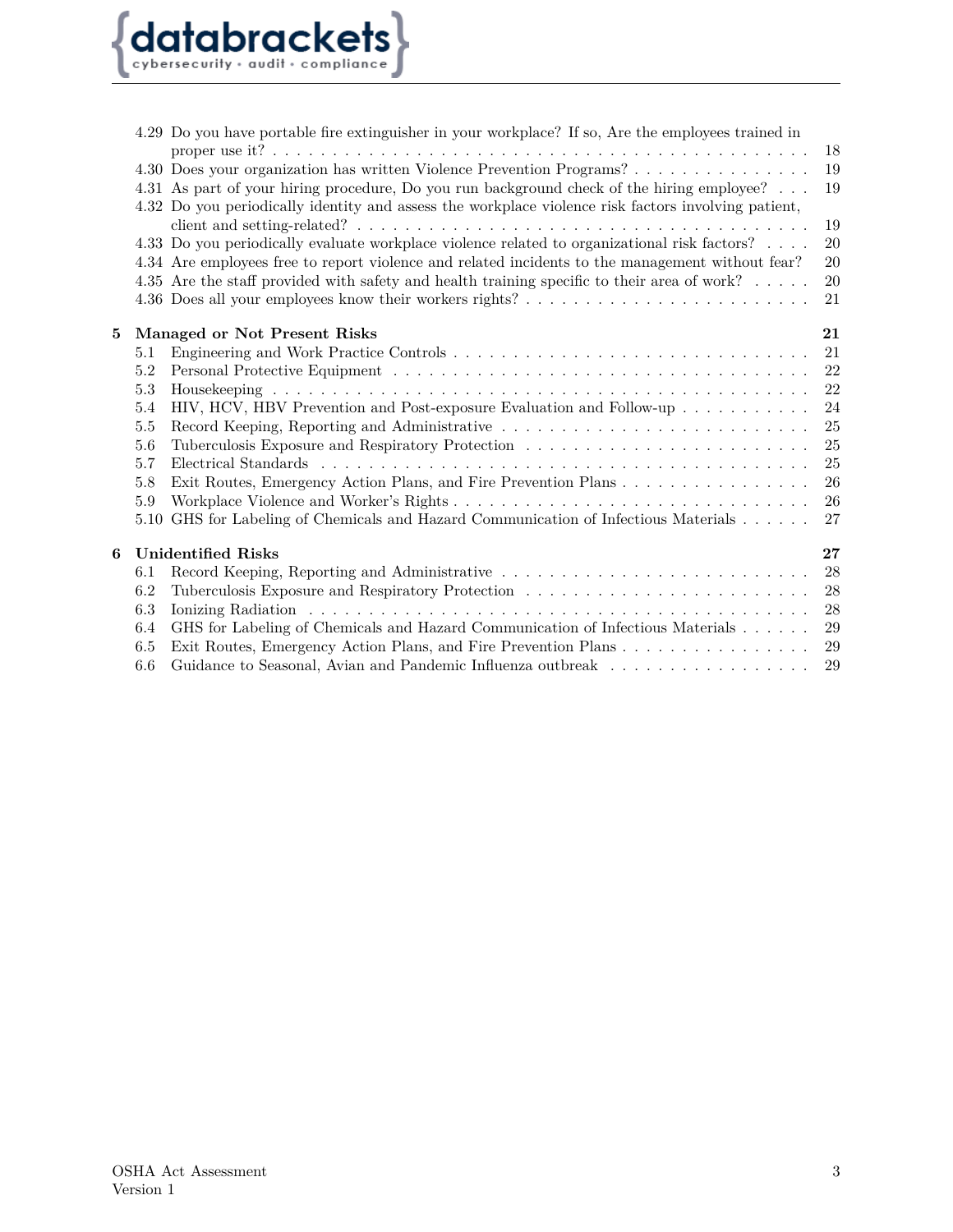

## <span id="page-3-0"></span>**1 Executive Summary**

# 38

#### **Assessment Score**

Our organization's OSHA implementation is assessed based on the applicable OSHA act and identified action plans will be implemented according to the timeline provided in the "identified risks with action plans" section.

DISCLAIMER - Information provided by the customer for this assessment was not independently verified by our consulting team; the customer has provided details about their operation to the best of their knowledge. These reports and recommendations are for evaluation purposes only and not intended to be construed as legal advice. The customer is advised to consult with attorneys in connection with any fact-specific situation under federal law and the applicable state or local laws that may impose additional obligations on the company and/or its personnel.

<span id="page-3-1"></span>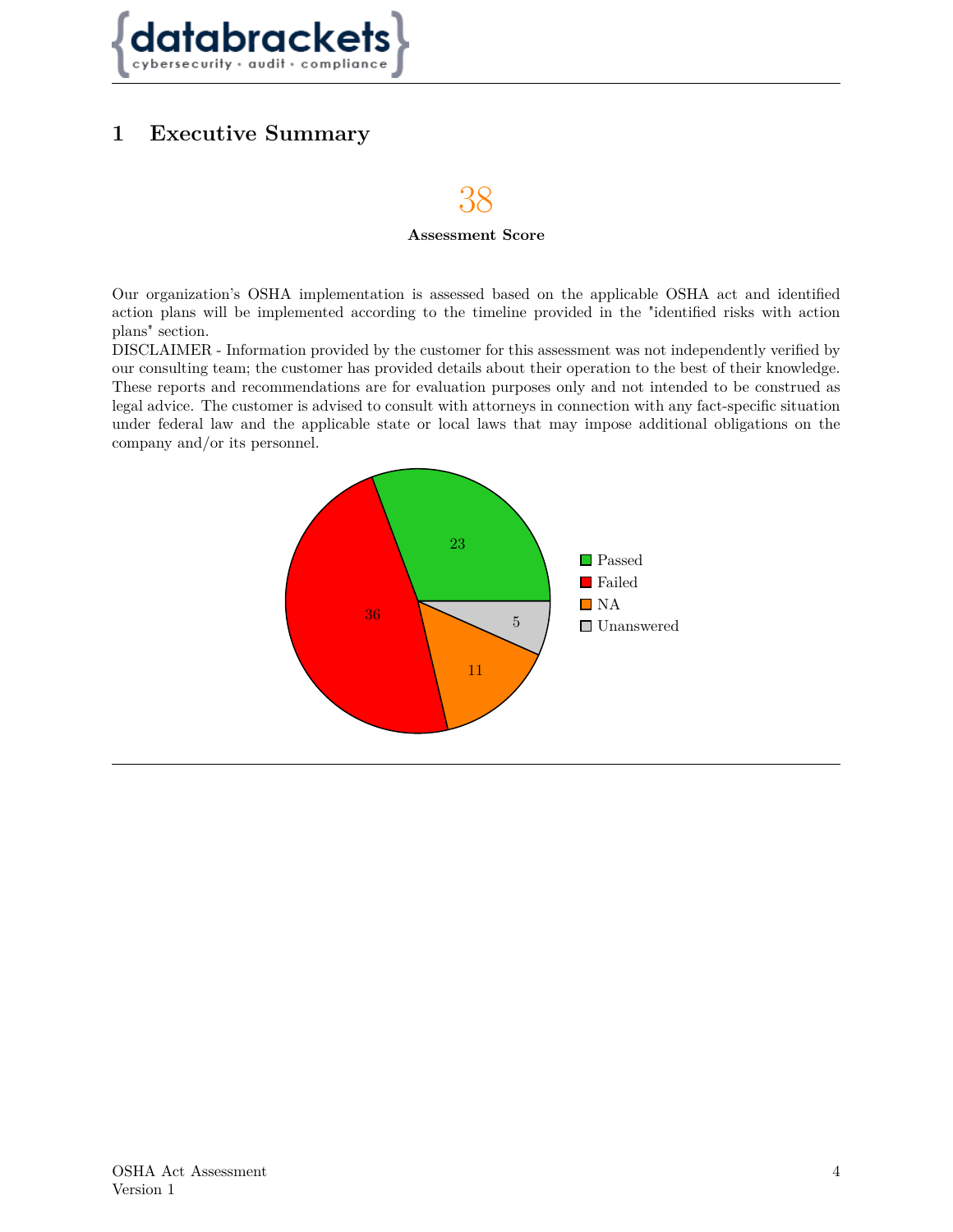

# **2 Results Overview**

| Module                               | Incl in As-    | Areas<br>#     | Pass % | Failure %        | Not Appli-                  |
|--------------------------------------|----------------|----------------|--------|------------------|-----------------------------|
|                                      | sessment       | Covered        |        |                  | cable                       |
| Bloodborne Pathogens Exposure Con-   | Yes            | 5              | $0\%$  | 100%             | $\Omega$                    |
| trol Plan                            |                |                |        |                  |                             |
| Engineering and Work Practice Con-   | Yes            | $\overline{5}$ | 40%    | $60\%$           | $\overline{1}$              |
| trols                                |                |                |        |                  |                             |
| Personal Protective Equipment        | Yes            | 5              | 80%    | 20%              | $\mathbf{1}$                |
| Housekeeping                         | Yes            | 12             | 67%    | $33\%$           | $\overline{2}$              |
| HIV, HCV, HBV Prevention and         | Yes            | 9              | 56%    | 44\%             | 2                           |
| Post-exposure Evaluation and Follow- |                |                |        |                  |                             |
| up                                   |                |                |        |                  |                             |
| Record Keeping, Reporting and Ad-    | Yes            | $\overline{7}$ | 57%    | 43%              | $\overline{1}$              |
| ministrative                         |                |                |        |                  |                             |
| Tuberculosis Exposure and Respira-   | Yes            | 5              | 40%    | 60%              | $\mathbf{1}$                |
| tory Protection                      |                |                |        |                  |                             |
| Electrical Standards                 | <b>Yes</b>     | $\overline{4}$ | $50\%$ | $50\%$           | $\mathcal{D}_{\mathcal{L}}$ |
| Exit Routes, Emergency<br>Action     | Yes            | 8              | 50%    | $50\%$           | $\Omega$                    |
| Plans, and Fire Prevention Plans     |                |                |        |                  |                             |
| Workplace Violence and Worker's      | Yes            | 10             | 30%    | 70%              | $\overline{1}$              |
| Rights                               |                |                |        |                  |                             |
| GHS for Labeling of Chemicals and    | Yes            | $\overline{5}$ | 100%   | $\overline{0\%}$ | $\Omega$                    |
| Hazard Communication of Infectious   |                |                |        |                  |                             |
| Materials                            |                |                |        |                  |                             |
| Ionizing Radiation                   | No             |                |        |                  |                             |
| Guidance to Seasonal, Avian and Pan- | N <sub>o</sub> |                |        |                  |                             |
| demic Influenza outbreak             |                |                |        |                  |                             |

# <span id="page-4-0"></span>**3 Action Plan Summary**

| Module            | Question                   | <b>Action Plan</b>                                                     | Priority | Due Date   | <b>Status</b> |
|-------------------|----------------------------|------------------------------------------------------------------------|----------|------------|---------------|
| Bloodborne        | Do you have a written Ex-  | We need to devise a                                                    | Medium   | 2020-12-19 | In            |
| Pathogens         | posure Control Plan?       | written plan with the                                                  |          |            | Progress      |
| Exposure          |                            | followin                                                               |          |            |               |
| Control           |                            |                                                                        |          |            |               |
| Plan              |                            |                                                                        |          |            |               |
| <b>Bloodborne</b> | Is your organization's Ex- | Steps must be taken                                                    | High     | 2020-09-19 | In            |
| Pathogens         | posure Control Plan acces  | by $\langle$ Name $\rangle$ to en-                                     |          |            | Progress      |
| Exposure          |                            | sure that all e                                                        |          |            |               |
| Control           |                            |                                                                        |          |            |               |
| Plan              |                            |                                                                        |          |            |               |
| Bloodborne        | Is the Exposure Control    | Measures<br>must<br>be                                                 | High     | 2020-09-19 | In            |
| Pathogens         | Plan reviewed and updated  | taken by <name of<="" td=""><td></td><td></td><td>Progress</td></name> |          |            | Progress      |
| Exposure          | $\ddot{\phantom{a}}$       | the person-in-ch                                                       |          |            |               |
| Control           |                            |                                                                        |          |            |               |
| Plan              |                            |                                                                        |          |            |               |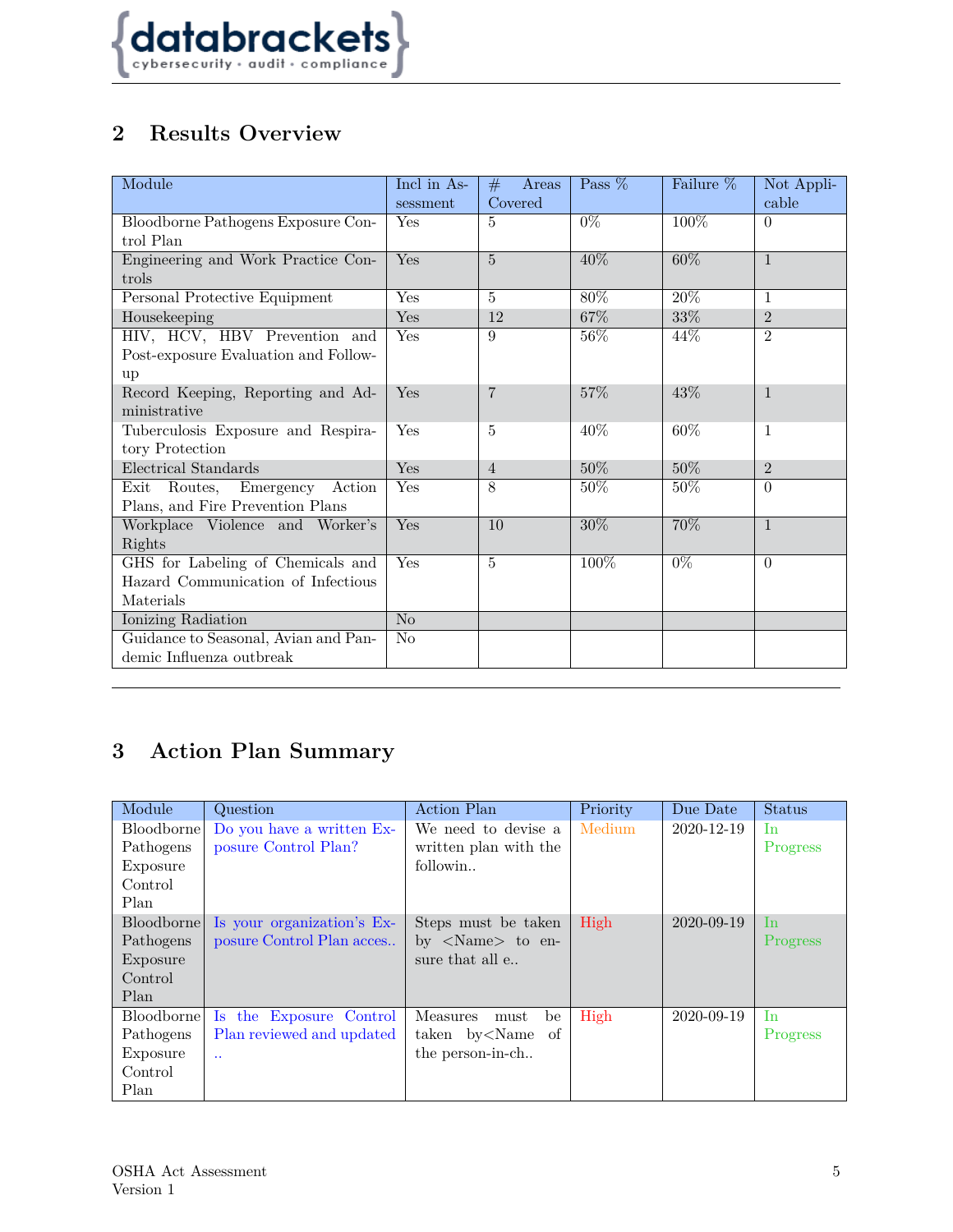

| Bloodborne<br>Pathogens<br>Exposure<br>Control<br>Plan                                              | Is anyone other than the<br>employer is involved in w                                         | <b>Measures</b><br>must<br>be<br>taken to get input<br>from employees        | High   | 2020-09-19       | $\ln$<br>Progress          |
|-----------------------------------------------------------------------------------------------------|-----------------------------------------------------------------------------------------------|------------------------------------------------------------------------------|--------|------------------|----------------------------|
| Bloodborne<br>Pathogens<br>Exposure<br>Control<br>Plan                                              | Are the employees trained<br>to use "Universal Precau                                         | Employees should be<br>trained to use "uni-<br>versal prec                   | High   | 2020-09-19       | In<br>Progress             |
| Engineering<br>and Work<br>Practice<br>Controls                                                     | your workplace and<br>$\mathbf{I}\mathbf{s}$<br>practice procedures setup<br>$\mathbf{to}$ .  | Measures should be<br>taken to eliminate or<br>minimize                      | High   | 2020-09-19       | $\ln$<br>Progress          |
| Engineering<br>and Work<br>Practice<br>Controls                                                     | When performing proce-<br>dures involving blood or<br>othe                                    | Employees should be<br>trained to handle pro-<br>cedures i                   | Medium | 2020-12-19       | In<br>Progress             |
| Engineering<br>and Work<br>Practice<br>Controls                                                     | Do you have first aid and<br>medical assistance for e                                         | Measures should be<br>taken to ensure ade-<br>quate first                    | High   | 2020-09-19       | In.<br>Progress            |
| Personal<br>Protective<br>Equip-<br>ment                                                            | appropriate<br>personal<br>$\mathbf{ls}$<br>protective equipments and<br>$\ddot{\phantom{a}}$ | ${\rm must}$<br>be<br>Measures<br>taken<br>provide<br>to<br>employees with a | High   | 2020-09-19       | I <sub>n</sub><br>Progress |
|                                                                                                     | Housekeepin Are all usable bins, cans<br>and similar receptacles                              | Measures should be<br>taken to decontami-<br>nate reusable                   | High   | 2020-09-19       | In.<br>Progress            |
| Housekeepin Is                                                                                      | procedure<br>there<br>a<br>in place<br>to use proper<br>mechan                                | Measures should be<br>taken to train in the<br>use of pr                     | High   | 2020-09-19       | In<br>Progress             |
| Housekeepin                                                                                         | Are<br>the<br>contaminated<br>handled<br>laundry<br>with<br>minimal                           | Measures should be<br>taken to ensure that<br>the contam                     | High   | $2020 - 09 - 19$ | In<br>Progress             |
| Housekeepin                                                                                         | Are<br>alternative<br>gloves<br>made available for those<br>$ho$                              | Measures should be<br>taken to train house-<br>keeping sta                   | High   | 2020-09-19       | In<br>Progress             |
| HIV,<br>HCV,<br>HBV Pre-<br>vention<br>and Post-<br>exposure<br>Evalua-<br>tion<br>and<br>Follow-up | Is Hepatitis B vaccine and<br>vaccination series prov                                         | Measures should be<br>taken to provide Hep-<br>atitis B va                   | High   | 2020-09-19       | <b>In</b><br>Progress      |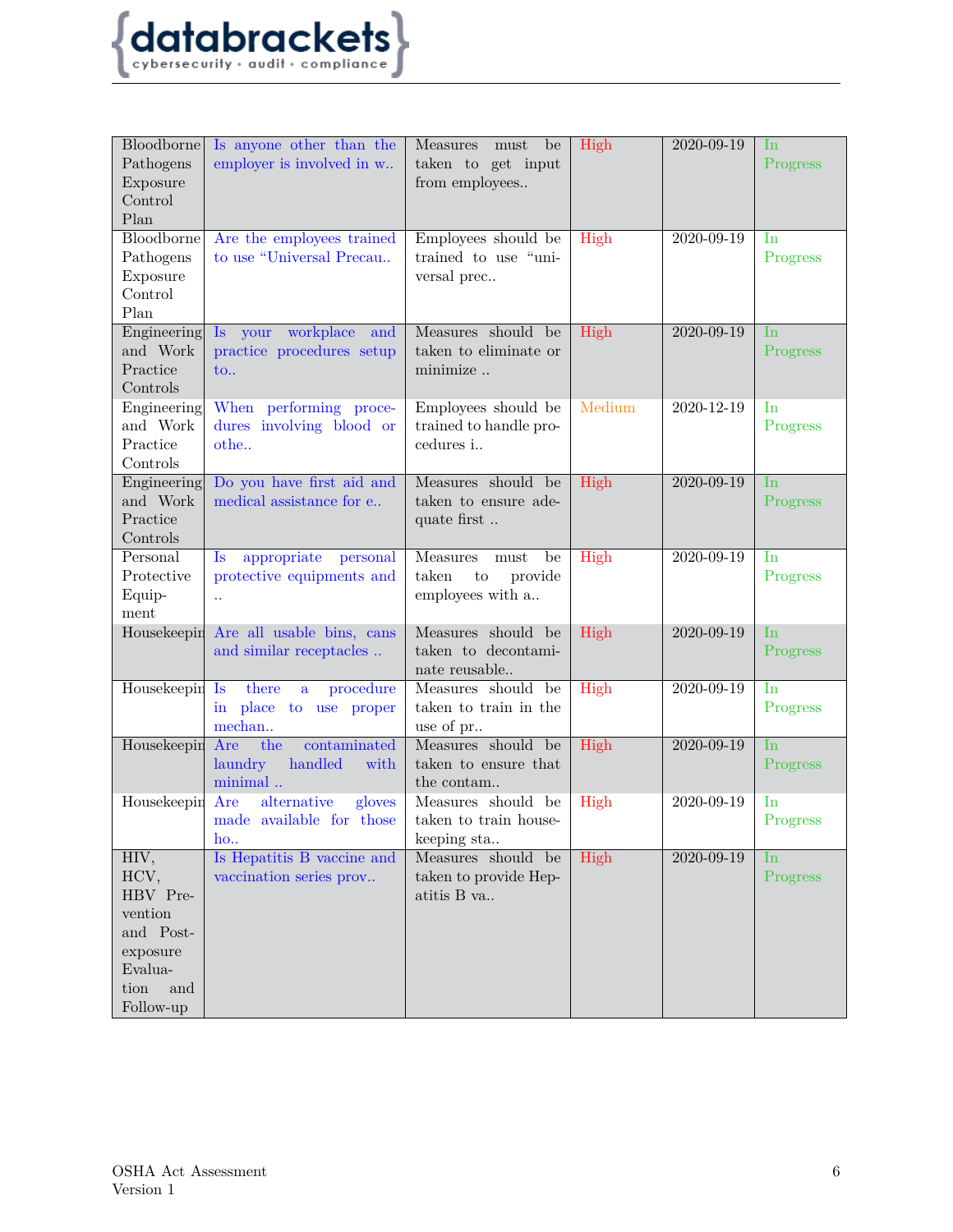

| HIV,<br>HCV,<br>HBV Pre-<br>vention<br>and Post-<br>exposure<br>Evalua-<br>tion<br>and<br>Follow-up | For new employees, do you<br>require serologic testin                 | should<br>Policy<br>be<br>offer<br>changed<br>to<br>Heptatitis B Vac | High | 2020-09-19 | In<br>Progress    |
|-----------------------------------------------------------------------------------------------------|-----------------------------------------------------------------------|----------------------------------------------------------------------|------|------------|-------------------|
| HIV,<br>HCV,<br>HBV Pre-<br>vention<br>and Post-<br>exposure<br>Evalua-<br>tion<br>and<br>Follow-up | If a routine booster dose of<br>hepatitis B vaccine i                 | Measures<br>must<br>be<br>taken<br>provide<br>to<br>booster dose of  | High | 2020-09-19 | In<br>Progress    |
| HIV,<br>HCV,<br>HBV Pre-<br>vention<br>and Post-<br>exposure<br>Evalua-<br>tion<br>and<br>Follow-up | In the event of an exposure<br>incident, if the emplo                 | Measures should be<br>taken<br>to<br>preserve<br>blood for 90d       | High | 2020-09-19 | $\ln$<br>Progress |
| Record<br>Keeping,<br>Report-<br>ing<br>and<br>Adminis-<br>trative                                  | <b>OSHA</b><br>employees<br>Are<br>training log maintained<br>and rec | should<br><b>Employees</b><br>be trained in OSHA<br>atleast annual   | High | 2020-09-19 | In<br>Progress    |
| Record<br>Keeping,<br>Report-<br>ing<br>and<br>Adminis-<br>trative                                  | Are the employees medical<br>records and training log                 | Employees<br>medical<br>records and training<br>logs should          | High | 2020-09-19 | $\ln$<br>Progress |
| Record<br>Keeping,<br>Report-<br>ing<br>and<br>Adminis-<br>trative                                  | In the event of ownership<br>transfer or business clo                 | Measures<br>must<br>be<br>taken to transfer the<br>employee re       | High | 2020-09-19 | $\ln$<br>Progress |
| Tuberculosis<br>Exposure<br>and<br>Res-<br>piratory<br>Protection                                   | Does your organization has<br>effective administrativ                 | Meassures should be<br>taken to review and<br>update the             | High | 2020-09-19 | In<br>Progress    |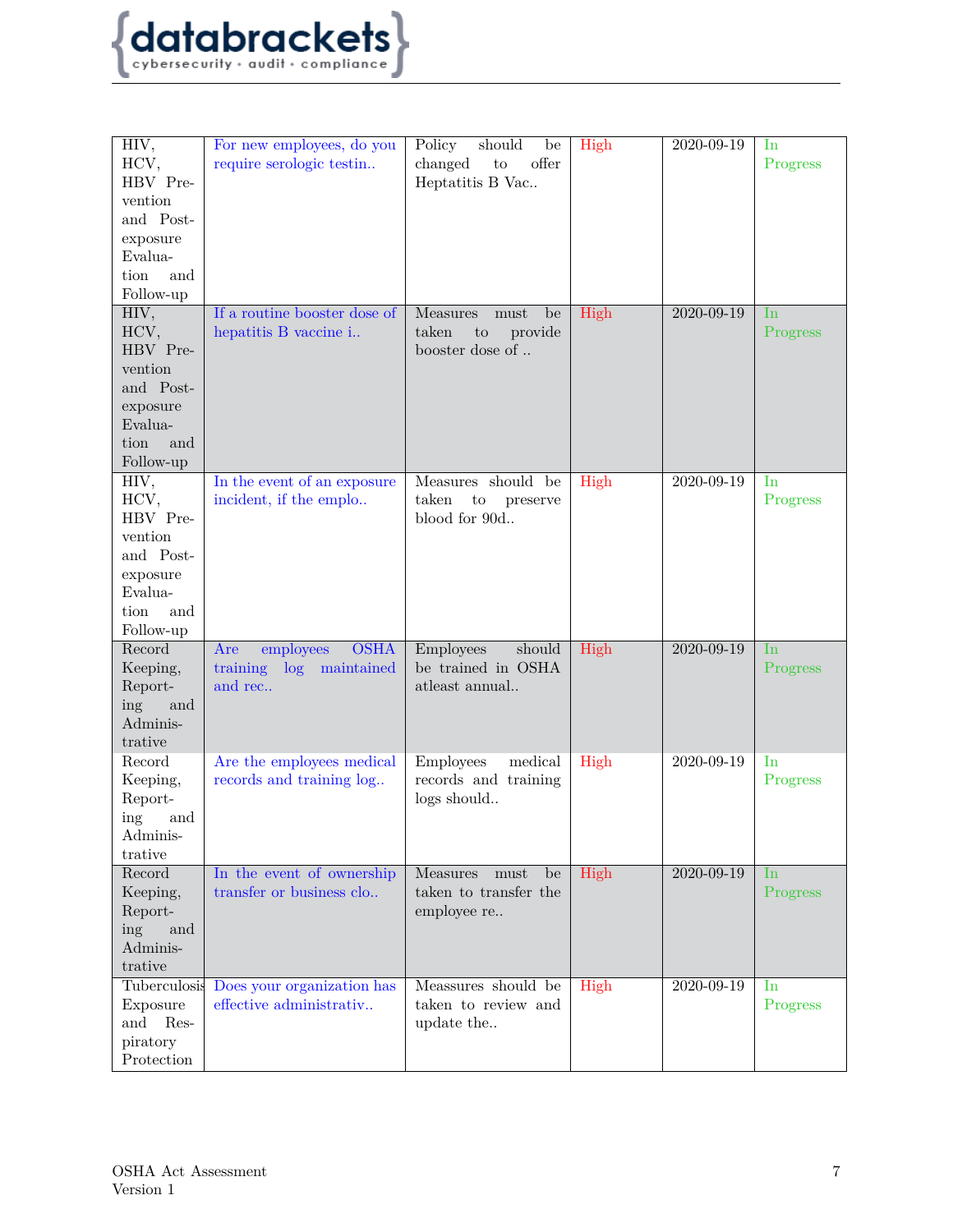

| Exposure<br>and Res-<br>piratory<br>Protection                                             | Tuberculosis Does your organization fol-<br>low environmental contro | Measures should be<br>taken to review and<br>update envi       | High | 2020-09-19       | In<br>Progress             |
|--------------------------------------------------------------------------------------------|----------------------------------------------------------------------|----------------------------------------------------------------|------|------------------|----------------------------|
| Tuberculosis<br>Exposure<br>and<br>Res-<br>piratory<br>Protection                          | In case of TB<br>infection<br>case, Does the adminis-<br>trat        | Measures should be<br>taken to identify the<br>local and       | High | 2020-09-19       | In<br>Progress             |
| Electrical<br>Standards                                                                    | Is electrical equipment free<br>from recognized hazar                | Measures should be<br>taken to check the<br>electrical e       | High | 2020-09-19       | In<br>Progress             |
| Electrical<br>Standards                                                                    | Is electrical service near<br>sources of water proper                | Measures should be<br>taken<br>to<br>properly<br>ground all el | High | 2020-09-19       | In<br>Progress             |
| Exit<br>Routes,<br>Emer-<br>gency<br>Action<br>Plans, and<br>Fire Pre-<br>vention<br>Plans | Does your practice have a<br>minimum of 2 exits requi                | Measures should be<br>taken to maintain ex-<br>its as per      | High | 2020-09-19       | <b>In</b><br>Progress      |
| Exit<br>Routes,<br>Emer-<br>gency<br>Action<br>Plans, and<br>Fire Pre-<br>vention<br>Plans | Are the exit routes' opera-<br>tional features, mainten              | Measures should be<br>taken<br>to<br>maintain<br>exit routes a | High | $2020 - 09 - 19$ | I <sub>n</sub><br>Progress |
| Exit<br>Routes,<br>Emer-<br>gency<br>Action<br>Plans, and<br>Fire Pre-<br>vention<br>Plans | Do you have employee<br>alarm system that is tested<br>a             | should<br>Measures<br>be taken to install,<br>maintain and     | High | 2020-09-19       | In<br>Progress             |
| Exit<br>Routes,<br>Emer-<br>gency<br>Action<br>Plans, and<br>Fire Pre-<br>vention<br>Plans | Do you have portable fire<br>extinguisher in your wor                | Measures should be<br>taken to update the<br>FPP and EAP       | High | 2020-09-19       | $\ln$<br>Progress          |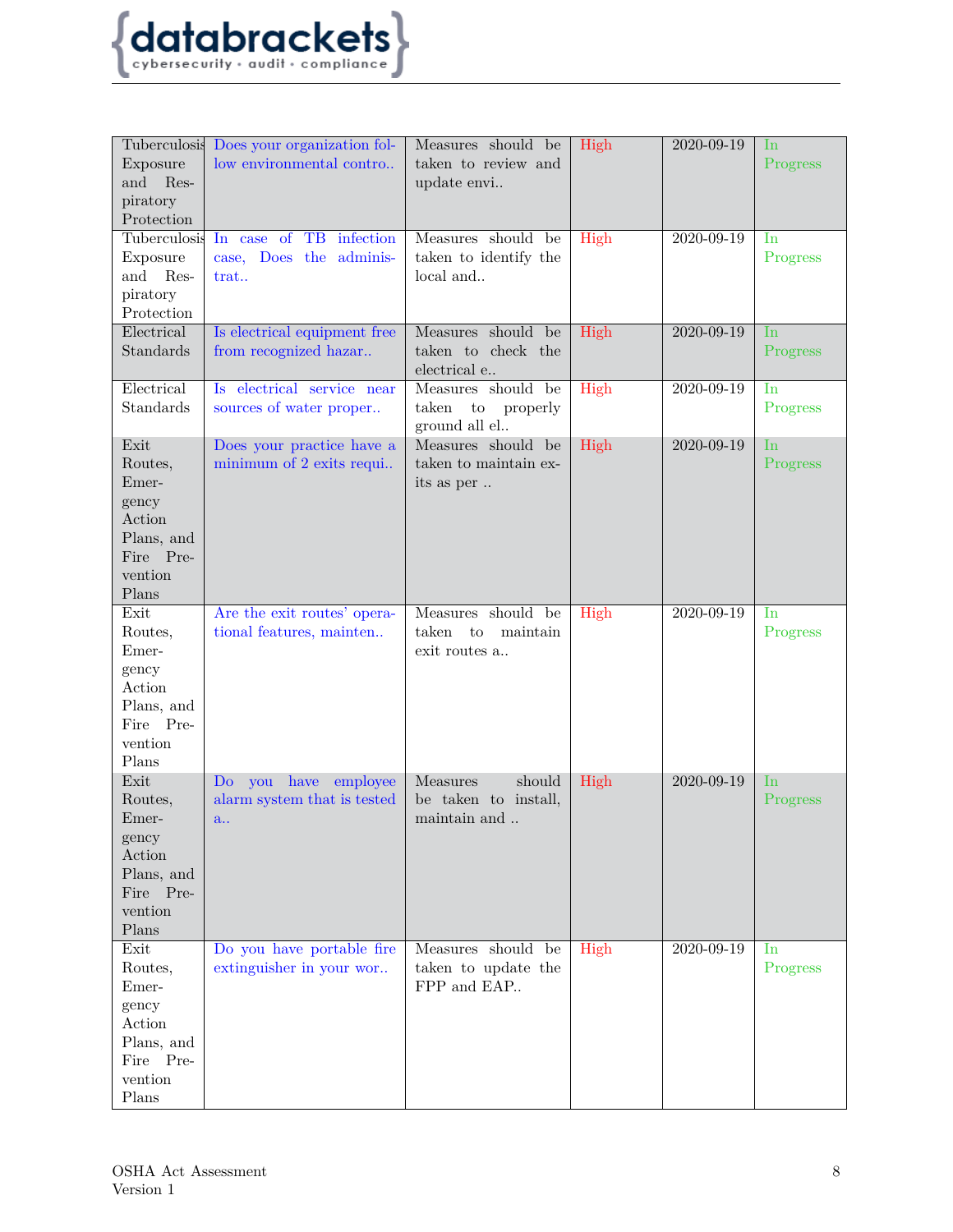

| Workplace<br>Vio- | Does your organization has<br>written Violence Preven | Attached<br>sample<br>template can be used | High | 2020-09-19 | In<br>Progress |
|-------------------|-------------------------------------------------------|--------------------------------------------|------|------------|----------------|
| lence and         |                                                       | to create a w                              |      |            |                |
| Worker's          |                                                       |                                            |      |            |                |
| Rights            |                                                       |                                            |      |            |                |
| Workplace         | As part of your hiring pro-                           | Measures<br>${\rm must}$<br>be             | High | 2020-09-19 | In             |
| Vio-              | cedure, Do you run backg                              | do back-<br>taken to                       |      |            | Progress       |
| lence and         |                                                       | ground checks for                          |      |            |                |
| Worker's          |                                                       |                                            |      |            |                |
| Rights            |                                                       |                                            |      |            |                |
| Workplace         | Do you periodically iden-                             | Measures should be                         | High | 2020-09-19 | <b>In</b>      |
| Vio-              | tity and assess the workpl                            | taken to assess vio-                       |      |            | Progress       |
| lence and         |                                                       | lence risk f                               |      |            |                |
| Worker's          |                                                       |                                            |      |            |                |
| Rights            |                                                       |                                            |      |            |                |
| Workplace         | Do you periodically evalu-                            | Measures should be                         | High | 2020-09-19 | <b>I</b> n     |
| Vio-              | ate workplace violence re                             | taken to periodically                      |      |            | Progress       |
| lence and         |                                                       | evaluate                                   |      |            |                |
| Worker's          |                                                       |                                            |      |            |                |
| Rights            |                                                       |                                            |      |            |                |
| Workplace         | Are employees free to re-                             | Measures should be                         | High | 2020-09-19 | <b>In</b>      |
| Vio-              | port violence and related                             | taken<br>$\rm{to}$<br>improve              |      |            | Progress       |
| lence and         |                                                       | employee-manag                             |      |            |                |
| Worker's          |                                                       |                                            |      |            |                |
| Rights            |                                                       |                                            |      |            |                |
| Workplace         | Are the staff provided with                           | Measures should be                         | High | 2020-09-19 | In             |
| Vio-              | safety and health trai                                | taken to provide staff                     |      |            | Progress       |
| lence and         |                                                       | members                                    |      |            |                |
| Worker's          |                                                       |                                            |      |            |                |
| Rights            |                                                       | Measures should be                         |      | 2020-09-19 | <b>In</b>      |
| Workplace         | Does all your employees                               |                                            | High |            |                |
| Vio-<br>lence and | know their workers rights?                            | taken to train all em-                     |      |            | Progress       |
| Worker's          |                                                       | ployees on                                 |      |            |                |
| Rights            |                                                       |                                            |      |            |                |
|                   |                                                       |                                            |      |            |                |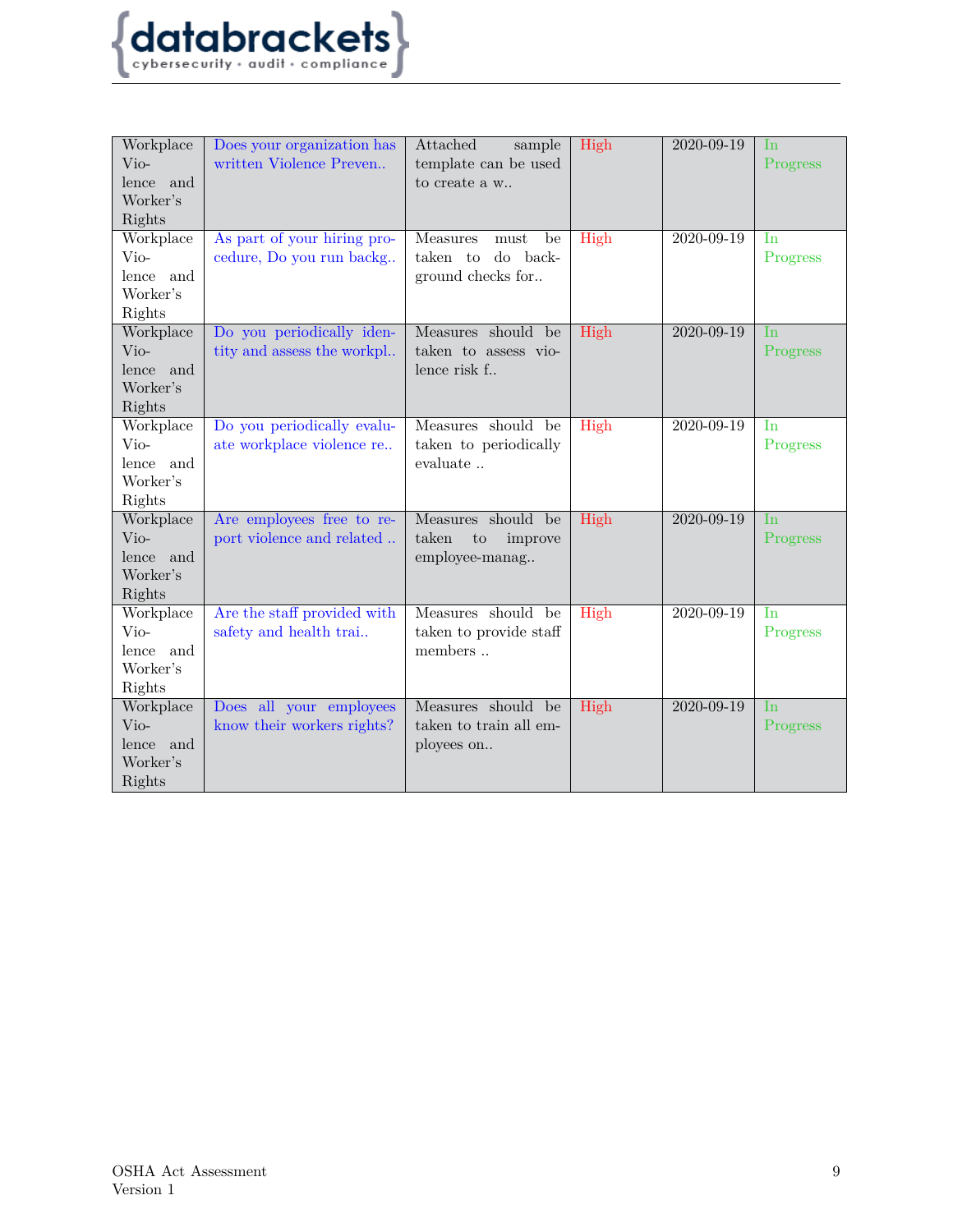

# <span id="page-9-0"></span>**4 Identified Risks with Action Plan**

These are risks that have been identified, evaluated, and have an Action Plan. We have identified 34 high, 2 medium, and 0 low action items. Of all items in the action plan, 36 are pending and 0 are complete.

## <span id="page-9-1"></span>**4.1 Do you have a written Exposure Control Plan?**

**Module:** Bloodborne Pathogens Exposure Control Plan

**Response:** No

**Comments:** No, We don't have a written Exposure Control Plan.

**Action Plan:** We need to devise a written plan with the following components: identification of jobs / tasks where occupational exposure to blood or other potentially infectious material occurs, has description of how the employer will use engineering and work controls, has description of how the employee will ensure use of Personal Protective Equipment (PPE) with the provision that the plan is accessible to employees and is reviewed at least annually to reflect changes in technology that will help eliminate or reduce employee exposure.

Attached sample Exposure Control Plan template can be used to create one for the organizaton.

**Enter your exposure control plan administrator:**

**What is the name of your facility?**

**Contact location and phone number of your exposure control administrator? (Ex: on-site, off-site etc) Format: Location/Phone number**

**Status:** In Progress

**Priority:** Medium

<span id="page-9-2"></span>**Target Date for Completion:** 2020-12-19

#### **4.2 Is your organization's Exposure Control Plan accessible to all employees?**

**Module:** Bloodborne Pathogens Exposure Control Plan

**Response:** No

**Comments:** No, the Exposure Control Plan access is not available to all employees.

Action Plan: Steps must be taken by  $\langle$ Name> to ensure that all employees know how to access the paper and/or digital copy of the Exposure Control Plan

**Status:** In Progress

<span id="page-9-3"></span>**Priority:** High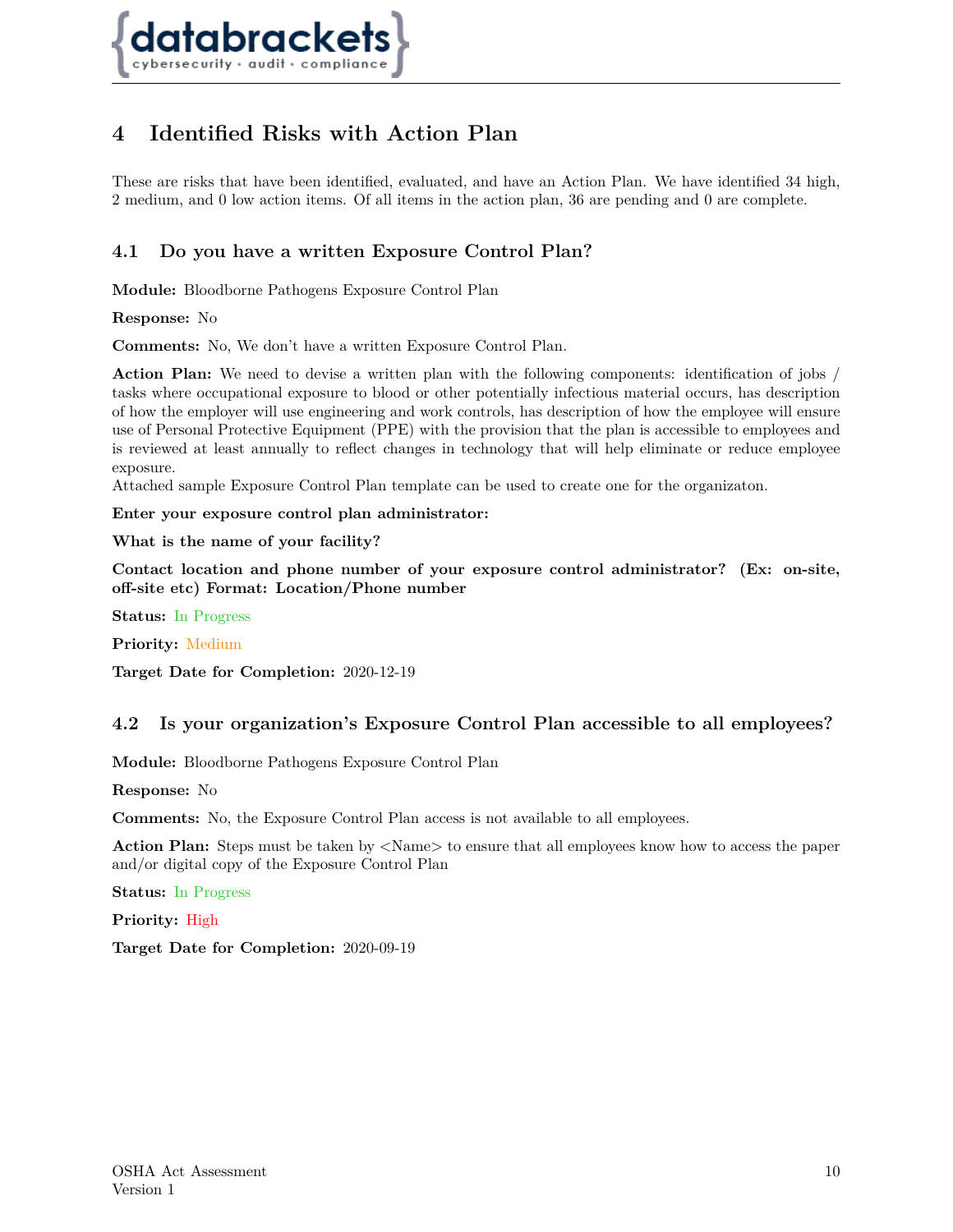

## **4.3 Is the Exposure Control Plan reviewed and updated with any personals or procedural changes in the organization?**

**Module:** Bloodborne Pathogens Exposure Control Plan

**Response:** No

**Comments:** No, the Exposure Control Plan is not reviewed and updated with any personal or procedural changes in the organization.

**Action Plan:** Measures must be taken by <Name of the person-in-charge to review and update Exposure Control Plan in accordance with occupational exposure.

**Status:** In Progress

**Priority:** High

<span id="page-10-0"></span>**Target Date for Completion:** 2020-09-19

## **4.4 Is anyone other than the employer is involved in writing the Exposure Control Plan for your organization?**

**Module:** Bloodborne Pathogens Exposure Control Plan

**Response:** No

**Comments:** No one other than the employer is involved in writing the Exposure Control Plan for our organization.

Action Plan: Measures must be taken to get input from employees who are potentially exposed to injuries from contaminated sharps in the identification, evaluation, and selection of effective engineering and work practice controls and in writing Exposure Control Plan.

**Status:** In Progress

**Priority:** High

<span id="page-10-1"></span>**Target Date for Completion:** 2020-09-19

## **4.5 Are the employees trained to use "Universal Precautions" when handling all specimens?**

**Module:** Bloodborne Pathogens Exposure Control Plan

**Response:** No

**Comments:** No, employees are not trained to use "universal precautions" when handling all specimens.

**Action Plan:** Employees should be trained to use "universal precautions" when handling all specimens to comply with OSHA compliance.

**Status:** In Progress

<span id="page-10-2"></span>**Priority:** High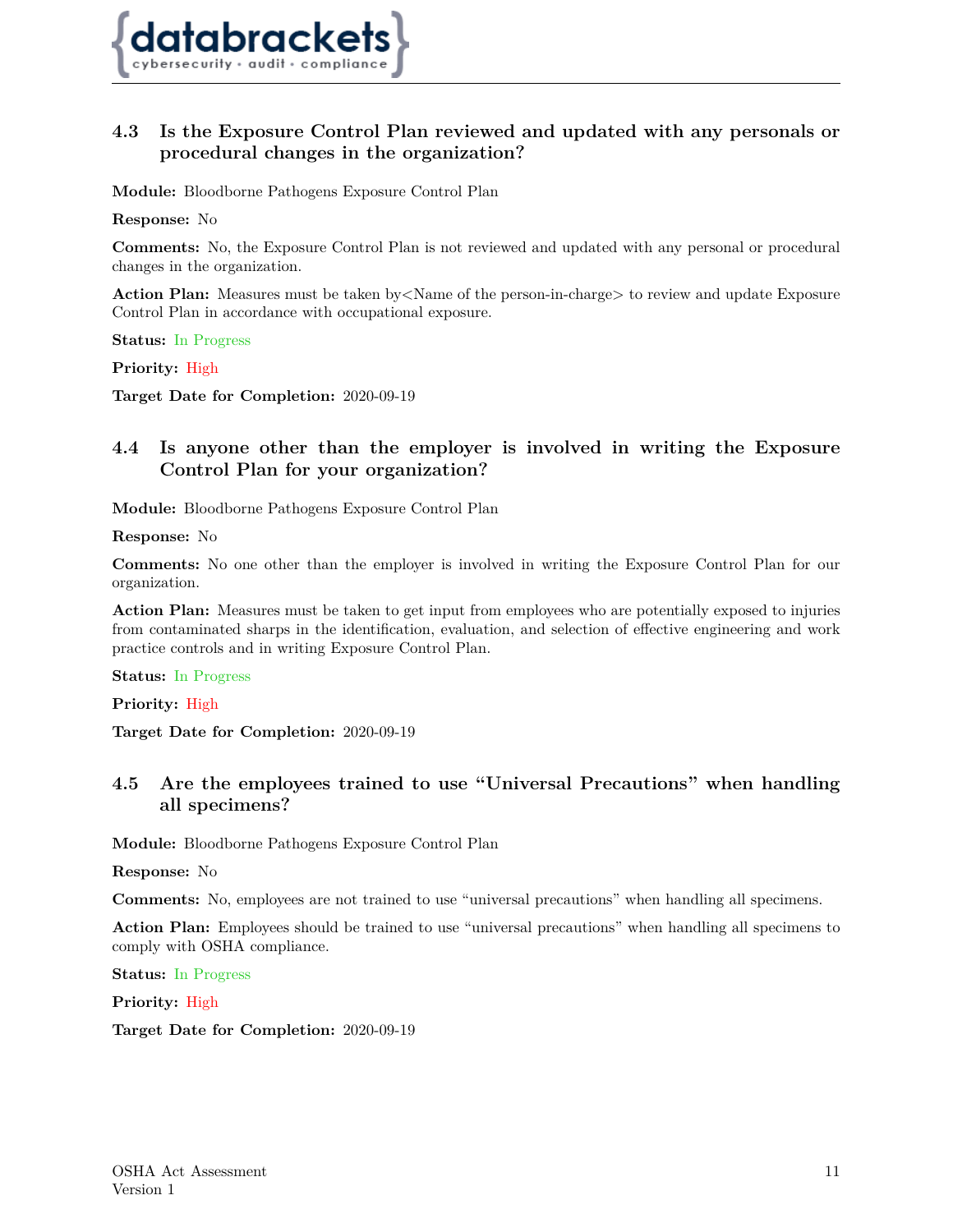

## **4.6 Is your workplace and practice procedures setup to eliminate or minimize occupational exposure?**

**Module:** Engineering and Work Practice Controls

**Response:** No

**Comments:** Our workplace and practice controls are not setups to eliminate or minimize occupational exposure.

**Action Plan:** Measures should be taken to eliminate or minimize occupational exposure using engineering and workplace practice controls.

**The specific engineering controls and work practice controls used are: (For example: non-glass capillary tubes, SESIPs, needleless systems)**

**Status:** In Progress

**Priority:** High

<span id="page-11-0"></span>**Target Date for Completion:** 2020-09-19

## **4.7 When performing procedures involving blood or other infectious materials, Are employees trained in proper procedure handling that reduces the spread of infectious substances?**

**Module:** Engineering and Work Practice Controls

**Response:** No

**Comments:** No, employees who perform procedures may create splashing or spraying of blood or other potentially infectious materials are not trained to perform such procedures in a manner that reduces the risk of exposure.

**Action Plan:** Employees should be trained to handle procedures in a manner that reduces the risk of exposure.

**Status:** In Progress

**Priority:** Medium

<span id="page-11-1"></span>**Target Date for Completion:** 2020-12-19

#### **4.8 Do you have first aid and medical assistance for emergency use?**

**Module:** Engineering and Work Practice Controls

**Response:** No

**Comments:** No, we don't have first aid and medical assistance for emergency use.

**Action Plan:** Measures should be taken to ensure adequate first aid supplies and adequately trained person is a readily available for emergency use. Attached factsheet can be referenced for this purpose.

**Status:** In Progress

<span id="page-11-2"></span>**Priority:** High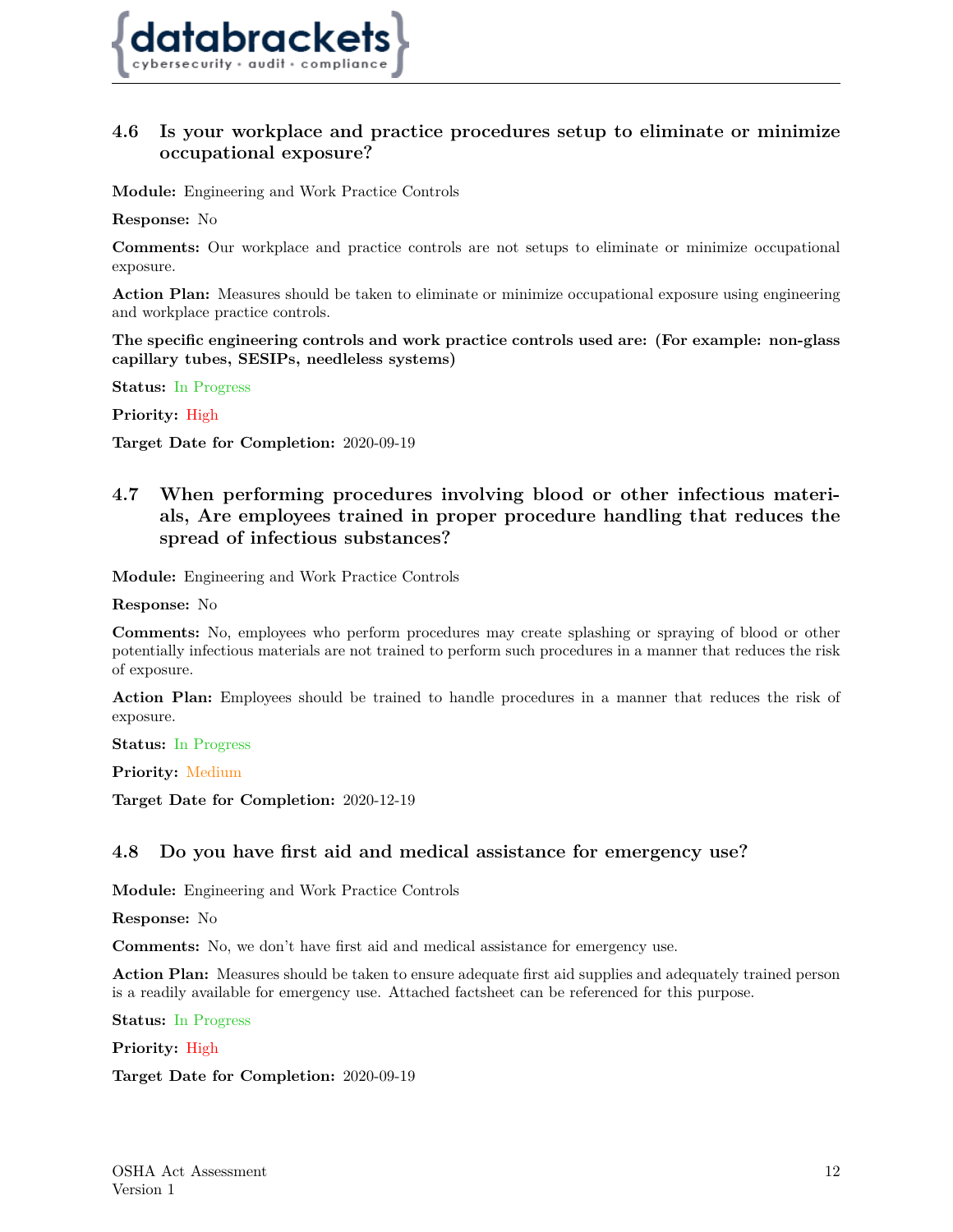

## **4.9 Is appropriate personal protective equipments and clothing provided to employees at free of cost, in appropriate size and In accessible locations?**

**Module:** Personal Protective Equipment

**Response:** No

**Comments:** No, appropriate personal protective equipment and clothing are not provided to the employees at free of cost, in an appropriate size and Inaccessible locations.

**Action Plan:** Measures must be taken to provide employees with appropriate protective clothing for the tasks performed at free of cost, in appropriate size and In accessible locations. Attached fact sheet sheet can be used for this purpose.

**Enter the name of the PPE Administrator:**

**Enter the contact phone number of the PPE Administrator:**

**Name the place where PPE is located:(Front desk cupboard, breakroom cupboard etc)**

**Status:** In Progress

**Priority:** High

<span id="page-12-0"></span>**Target Date for Completion:** 2020-09-19

## **4.10 Are all usable bins, cans and similar receptacles decontaminated on a regular basis or immediately following a visible contamination?**

**Module:** Housekeeping

**Response:** No

**Comments:** No, there is no procedure in place to decontaminate reusable bins, cans and similar receptacles.

**Action Plan:** Measures should be taken to decontaminate reusable bins, cans, and similar receptacles on a regular basis or soon after a visible contamination.

**Status:** In Progress

**Priority:** High

<span id="page-12-1"></span>**Target Date for Completion:** 2020-09-19

## **4.11 Is there a procedure in place to use proper mechanical means to clean any broken contaminated glassware?**

**Module:** Housekeeping

**Response:** No

**Comments:** No, employees are not trained in proper use of mechanical means to clean any broken contaminated glassware.

**Action Plan:** Measures should be taken to train in the use of proper mechanical means to clean any broken contaminated glassware.

**Status:** In Progress

<span id="page-12-2"></span>**Priority:** High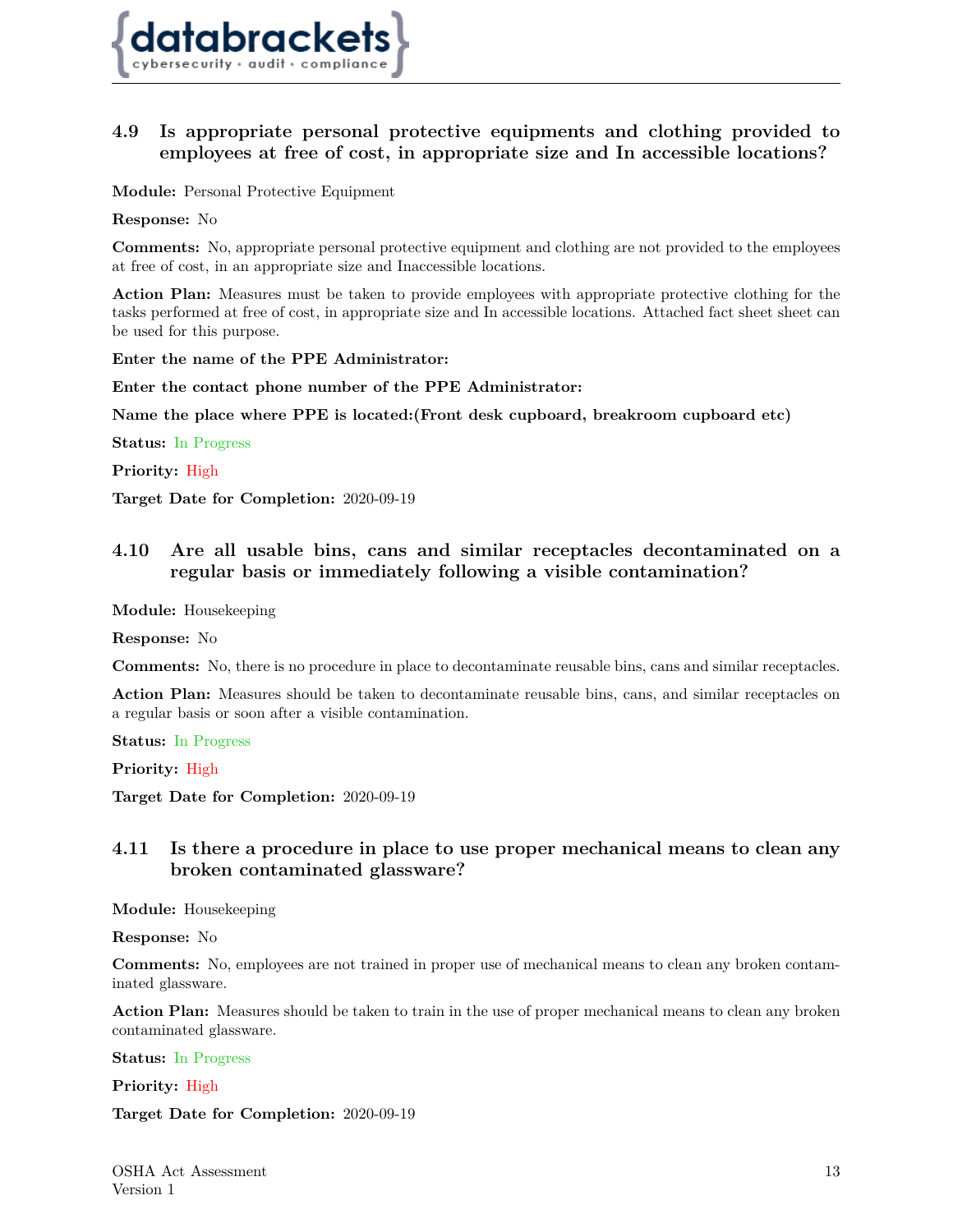

## **4.12 Are the contaminated laundry handled with minimal agitation at the location where it was used?**

**Module:** Housekeeping

**Response:** No

**Comments:** No, the contaminated laundry is not handled with minimal agitation at the location where it was used.

**Action Plan:** Measures should be taken to ensure that the contaminated laundry is handled with minimal agitation at the location where it was used.

**Laundering will be performed by:**

**Status:** In Progress

**Priority:** High

<span id="page-13-0"></span>**Target Date for Completion:** 2020-09-19

## **4.13 Are alternative gloves made available for those housekeeping staff who have latex allergy?**

**Module:** Housekeeping

**Response:** No

**Comments:** No, housekeeping staff are not trained to avoid latex allergy from wearing latex gloves during housekeeping process.

**Action Plan:** Measures should be taken to train housekeeping staffs to avoid latex allergy from the gloves worn during housekeeping process. Attached document can be used for this purpose.

**Status:** In Progress

**Priority:** High

<span id="page-13-1"></span>**Target Date for Completion:** 2020-09-19

## **4.14 Is Hepatitis B vaccine and vaccination series provided to all employees by the employer?**

**Module:** HIV, HCV, HBV Prevention and Post-exposure Evaluation and Follow-up

**Response:** No

**Comments:** No, Hepatitis B vaccine and vaccination series is not provided to all employees by the employer.

**Action Plan:** Measures should be taken to provide Hepatitis B vaccine and vaccination series to all employees in accordance to the OSHA standards. Attached CDC guidelines can be referenced for this purpose.

**Status:** In Progress

<span id="page-13-2"></span>**Priority:** High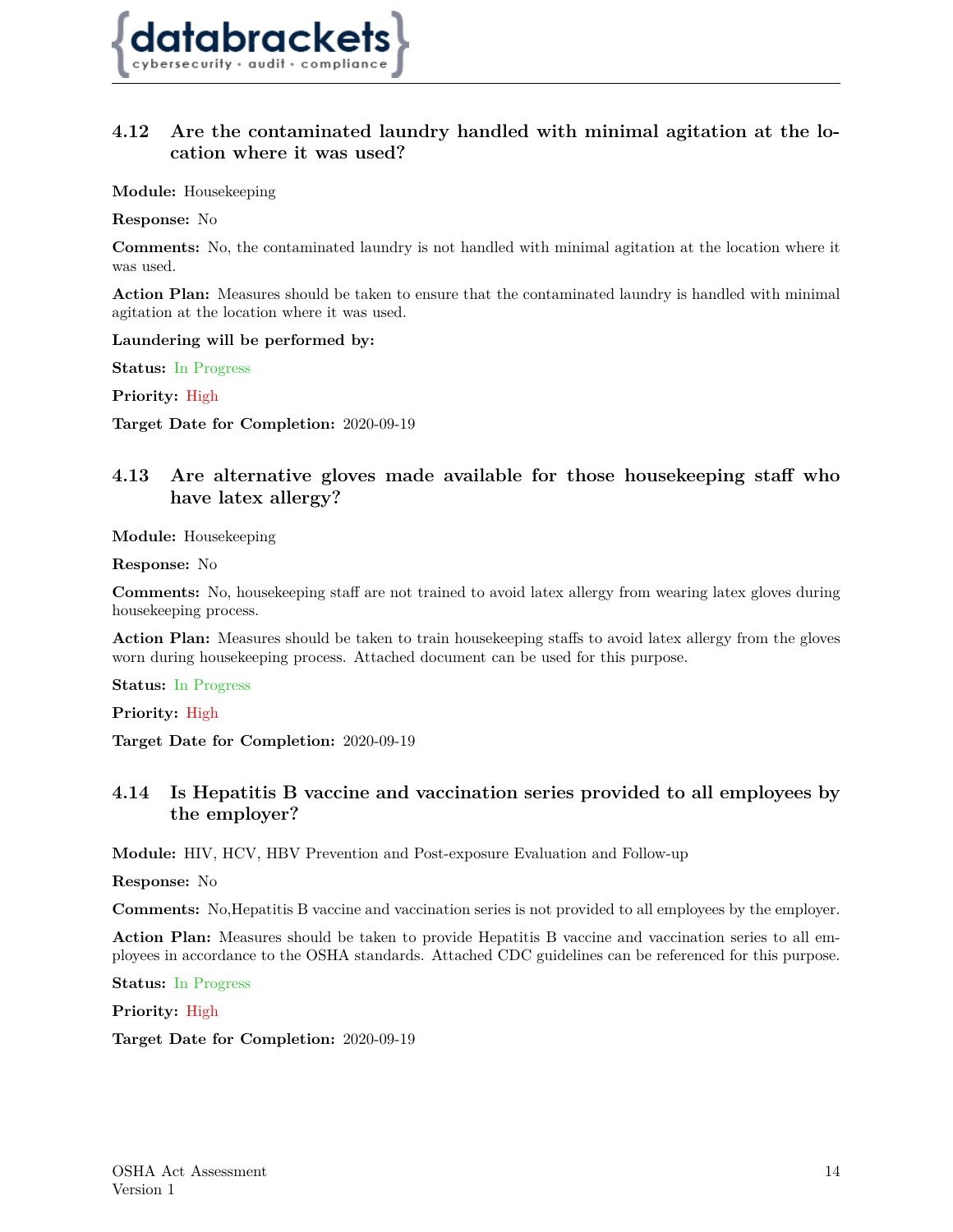

## **4.15 For new employees, do you require serologic testing to document hepatitis B vaccination from another place of employment?**

**Module:** HIV, HCV, HBV Prevention and Post-exposure Evaluation and Follow-up

**Response:** No

**Comments:** Serologic testing is a prerequisite for receiving hepatitis B vaccination.

**Action Plan:** Policy should be changed to offer Heptatitis B Vaccine without any prescreening.

**Status:** In Progress

**Priority:** High

<span id="page-14-0"></span>**Target Date for Completion:** 2020-09-19

## **4.16 If a routine booster dose of hepatitis B vaccine is needed for employees at future date, is it provided?**

**Module:** HIV, HCV, HBV Prevention and Post-exposure Evaluation and Follow-up

**Response:** No

**Comments:** No, If a routine booster dose of hepatitis B vaccine is needed for employees at future date, it is not provided in accordance to OSHA regulations.

**Action Plan:** Measures must be taken to provide booster dose of hepatitis B vaccine in accordance to OSHA regulations.

**Status:** In Progress

**Priority:** High

<span id="page-14-1"></span>**Target Date for Completion:** 2020-09-19

## **4.17 In the event of an exposure incident, if the employee consents only to baseline blood collection and not for HIV testing, is there a mechanism in place to preserve the blood sample for 90 days?**

**Module:** HIV, HCV, HBV Prevention and Post-exposure Evaluation and Follow-up

**Response:** No

**Comments:** No, In the event of an exposure incident, if the employee consents only to baseline blood collection and not for HIV testing, there is no mechanism in place to preserve the blood sample for 90 days.

**Action Plan:** Measures should be taken to preserve blood for 90days if employee doesn't consent for HIV testing.

**Status:** In Progress

<span id="page-14-2"></span>**Priority:** High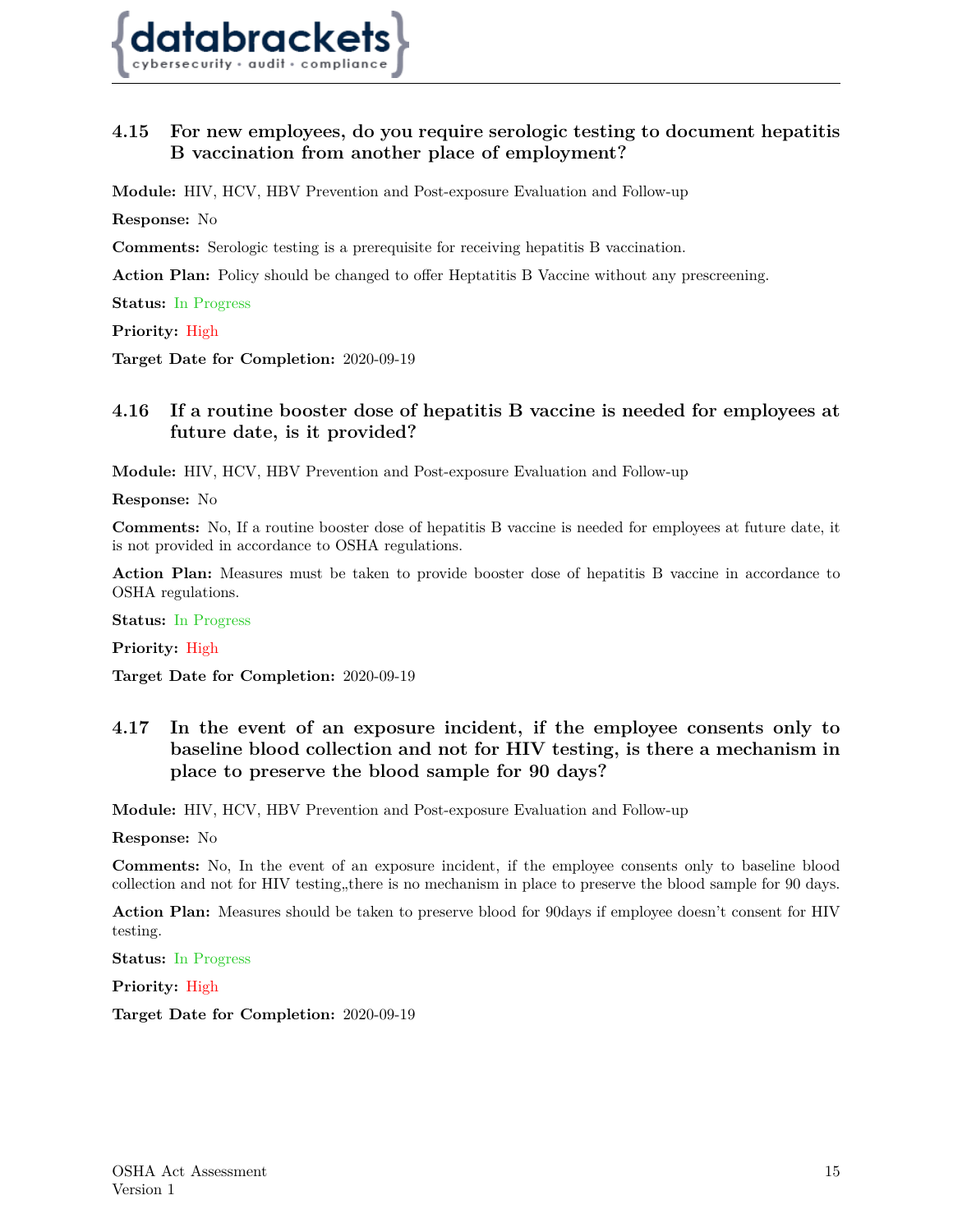

## **4.18 Are employees OSHA training log maintained and records kept for 3 years of the training?**

**Module:** Record Keeping, Reporting and Administrative

**Response:** No

**Comments:** No, training logs are not kept in accordance to the regulations.

**Action Plan:** Employees should be trained in OSHA atleast annually and the logs should be maintained with the following details:

- 1. Date of training
- 2. Content of the training
- 3. Name and the qualification of the trainer

4. Name and the job title of the employees attending the training session.

Attached sample training log template can be used. <Log should be uploaded here after it's created>

**Status:** In Progress

**Priority:** High

<span id="page-15-0"></span>**Target Date for Completion:** 2020-09-19

## **4.19 Are the employees medical records and training logs maintained current and can they be made available to auditors upon request?**

**Module:** Record Keeping, Reporting and Administrative

**Response:** No

**Comments:** No, employees medical records and training logs are not provided to auditors upon request with the consent of the employee and/or their representative.

**Action Plan:** Employees medical records and training logs should be maintained and should be made available to auditors upon request. A person should be assigned to maintain the log current and updated.

**Status:** In Progress

**Priority:** High

<span id="page-15-1"></span>**Target Date for Completion:** 2020-09-19

## **4.20 In the event of ownership transfer or business closure, Will the employer maintain and transfer the records in accordance to the regulations?**

**Module:** Record Keeping, Reporting and Administrative

**Response:** No

**Comments:** No, In the event of ownership transfer, there is no procedure in place to ,transfer the records to the new owner.

**Action Plan:** Measures must be taken to transfer the employee records to the new owner, in the event of business transfer.

**Status:** In Progress

<span id="page-15-2"></span>**Priority:** High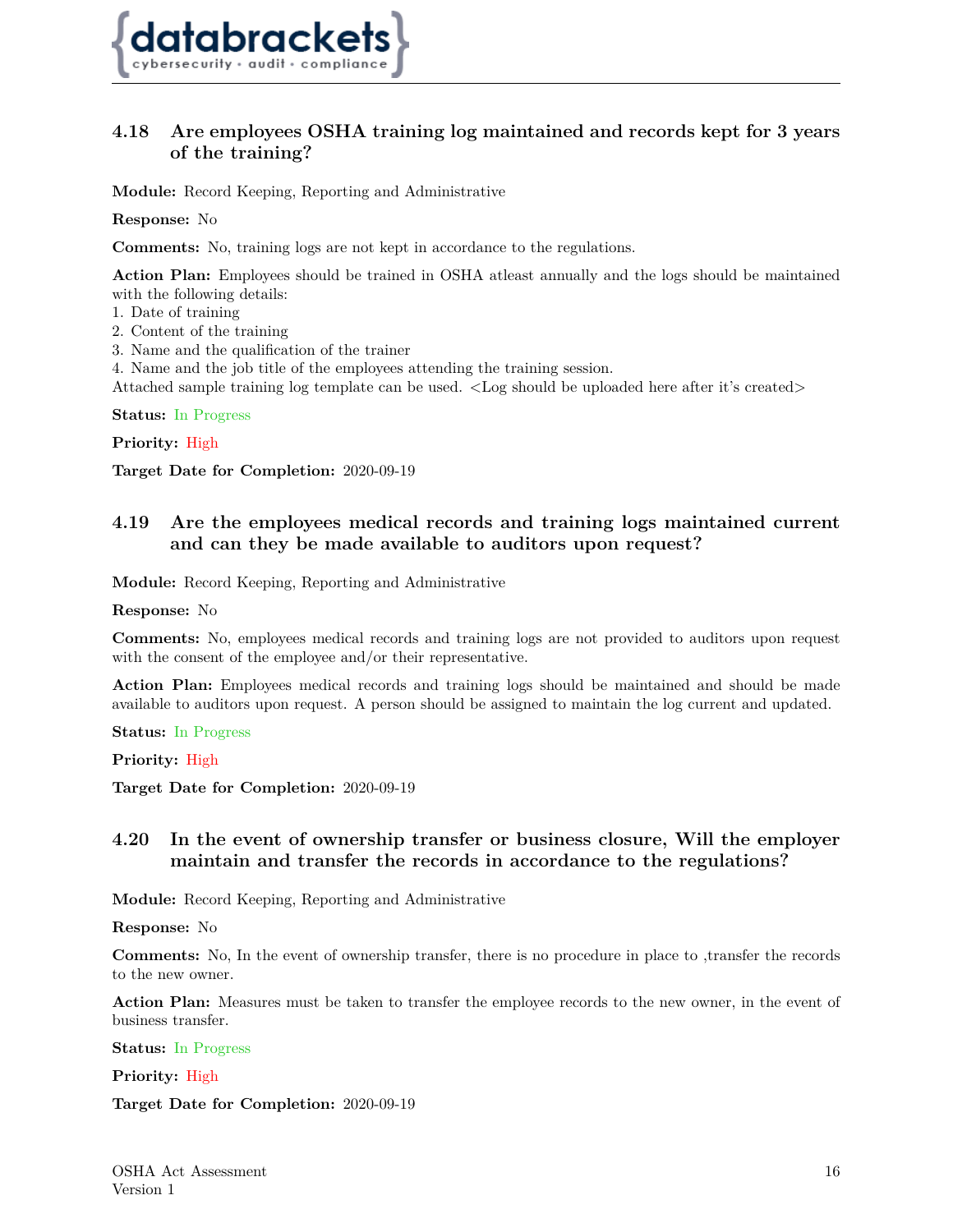

## **4.21 Does your organization has effective administrative measures to control TB exposure?**

**Module:** Tuberculosis Exposure and Respiratory Protection

**Response:** No

**Comments:** No, we don't have administrative control procedure in place to control TB infection.

**Action Plan:** Meassures should be taken to review and update the administrative procedures to reduce TB infection.

**Status:** In Progress

**Priority:** High

<span id="page-16-0"></span>**Target Date for Completion:** 2020-09-19

## **4.22 Does your organization follow environmental controls to lower the risk of TB exposure?**

**Module:** Tuberculosis Exposure and Respiratory Protection

**Response:** No

**Comments:** No, we don't have an effective environmental controls to lower the risk of TB exposure.

**Action Plan:** Measures should be taken to review and update environmental controls to lower the risk of TB exposure.

**Status:** In Progress

**Priority:** High

<span id="page-16-1"></span>**Target Date for Completion:** 2020-09-19

## **4.23 In case of TB infection case, Does the administrator obtain medical and epidemiologic consultation from state and local health departments?**

**Module:** Tuberculosis Exposure and Respiratory Protection

**Response:** No

**Comments:** No, we don't have a procedure in place to work with our state and local health departments in case of a suspected or confirmed TB disease.

**Action Plan:** Measures should be taken to identify the local and state health departments to work with in case of a suspected or confirmed TB disease.

**Status:** In Progress

<span id="page-16-2"></span>**Priority:** High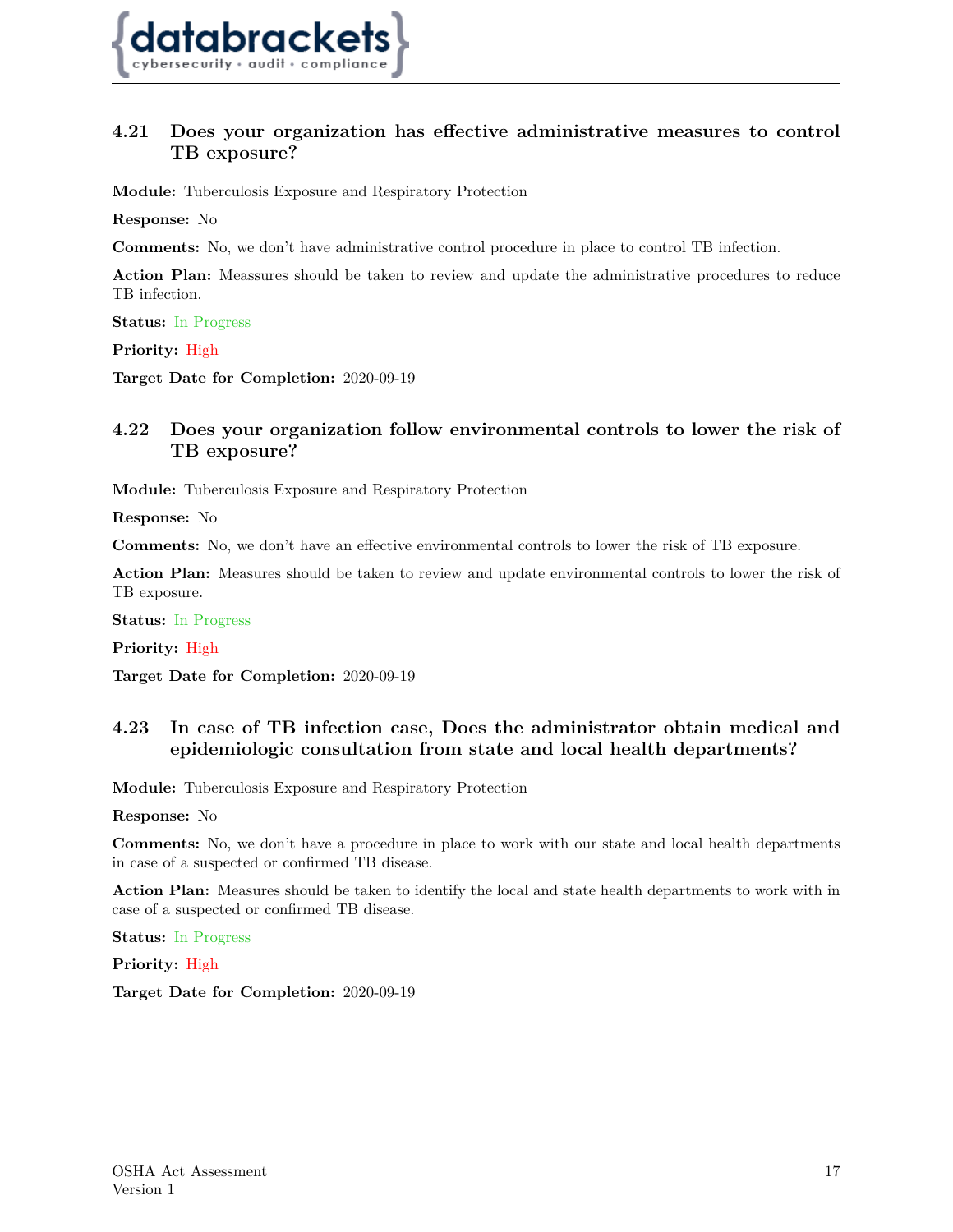

## **4.24 Is electrical equipment free from recognized hazards?**

**Module:** Electrical Standards

**Response:** No

**Comments:** No, electrical equipment should be checked for hazards.

**Action Plan:** Measures should be taken to check the electrical equipment for hazards.

**Status:** In Progress

**Priority:** High

<span id="page-17-0"></span>**Target Date for Completion:** 2020-09-19

#### **4.25 Is electrical service near sources of water properly grounded?**

**Module:** Electrical Standards

**Response:** No

**Comments:** No, electrical service near sources of water is not properly grounded.

**Action Plan:** Measures should be taken to properly ground all electrical service near sources of water.

**Status:** In Progress

**Priority:** High

<span id="page-17-1"></span>**Target Date for Completion:** 2020-09-19

## **4.26 Does your practice have a minimum of 2 exits required by OSHA standards?**

**Module:** Exit Routes, Emergency Action Plans, and Fire Prevention Plans

**Response:** No

**Comments:** No, we don't have enough exits to meet the OSHA Standards.

**Action Plan:** Measures should be taken to maintain exits as per OSHA standards. A map with facility floor plan along with Exits and exit route it should be created and attached.

**Status:** In Progress

<span id="page-17-2"></span>**Priority:** High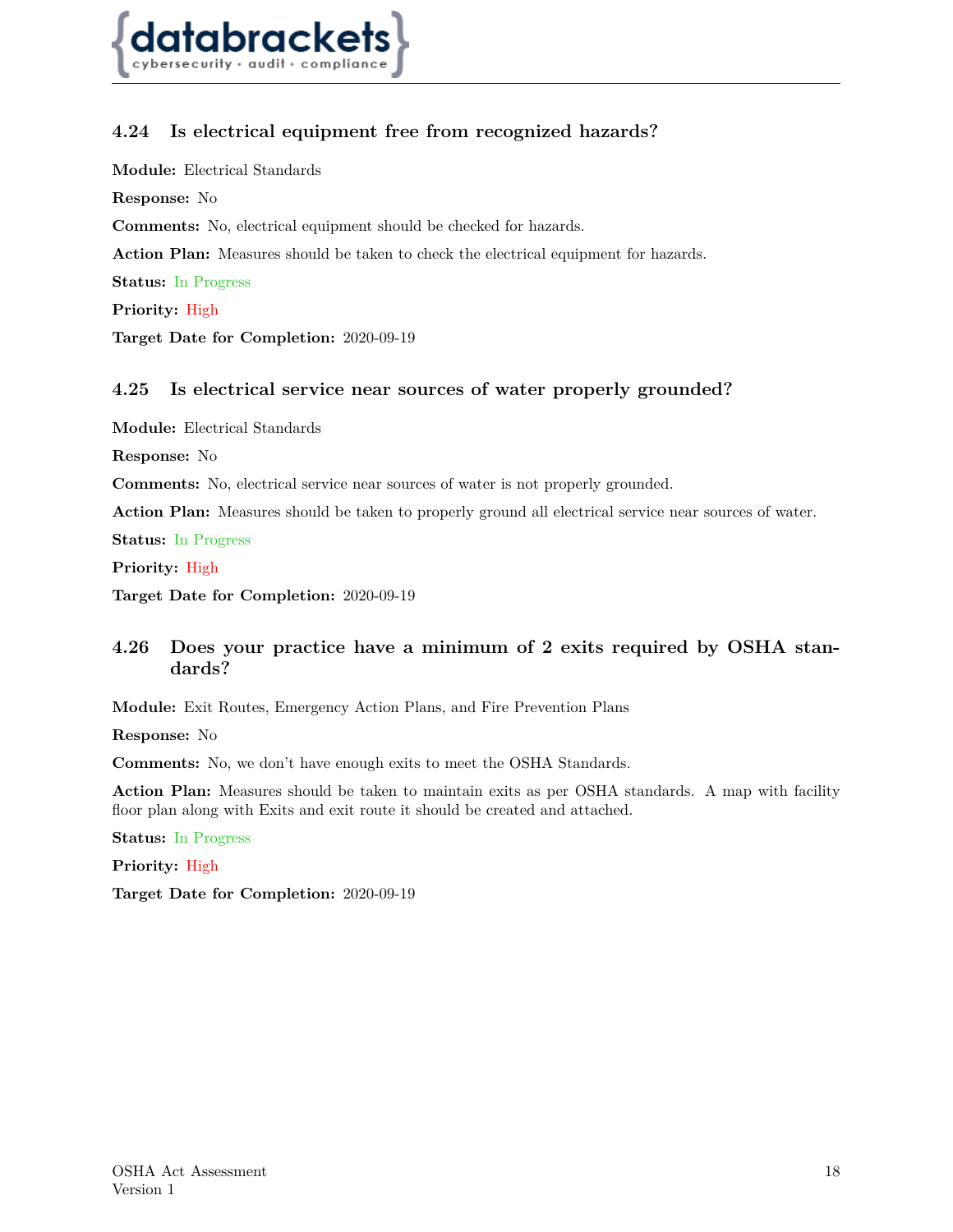

## **4.27 Are the exit routes' operational features, maintenance and safeguarding meet the OSHA standards?**

**Module:** Exit Routes, Emergency Action Plans, and Fire Prevention Plans

**Response:** No

**Comments:** No, the exit routes are not maintained and safeguarded as per OSHA requirements.

**Action Plan:** Measures should be taken to maintain exit routes as per OSHA requirements.

**Status:** In Progress

**Priority:** High

<span id="page-18-0"></span>**Target Date for Completion:** 2020-09-19

## **4.28 Do you have employee alarm system that is tested and maintained per OSHA standards?**

**Module:** Exit Routes, Emergency Action Plans, and Fire Prevention Plans

**Response:** No

**Comments:** We have more than 10 staff members and we don't have an employee alarm system.

**Action Plan:** Measures should be taken to install, maintain and test an employee alarm system. The attached checklist can be used for this purpose. After installation, supporting documents should be uploaded to the toolkit.

**Status:** In Progress

**Priority:** High

<span id="page-18-1"></span>**Target Date for Completion:** 2020-09-19

## **4.29 Do you have portable fire extinguisher in your workplace? If so, Are the employees trained in proper use it?**

**Module:** Exit Routes, Emergency Action Plans, and Fire Prevention Plans

**Response:** No

**Comments:** We have a fire extinguisher in our facility. But we don't have records of inspection, testing, and maintenance of it.

**Action Plan:** Measures should be taken to update the FPP and EAP with designated employees who are trained to handle fire extinguishers. The records of training, inspection, maintenance, and testing should be uploaded to the toolkit.

#### **Status:** In Progress

<span id="page-18-2"></span>**Priority:** High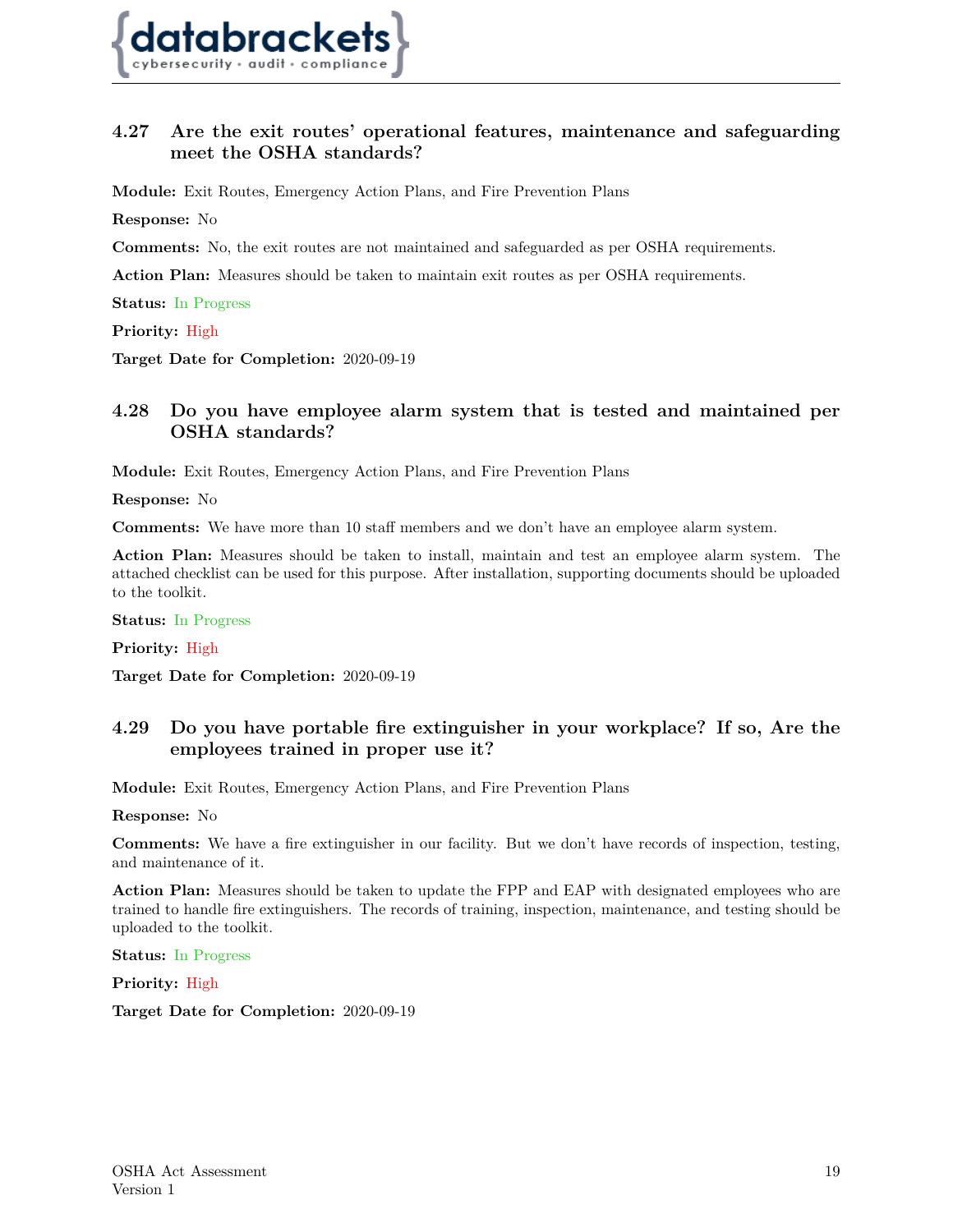

## **4.30 Does your organization has written Violence Prevention Programs?**

**Module:** Workplace Violence and Worker's Rights

**Response:** No

**Comments:** No, we don't have a written Violence Prevention Programs.

**Action Plan:** Attached sample template can be used to create a written Violence Prevention Programs.

**Effective Date of the Program**

**Workplace Violence Prevention Plan Program Administrator**

**Frequency of evaluation**

**Status:** In Progress

**Priority:** High

<span id="page-19-0"></span>**Target Date for Completion:** 2020-09-19

## **4.31 As part of your hiring procedure, Do you run background check of the hiring employee?**

**Module:** Workplace Violence and Worker's Rights

**Response:** No

**Comments:** No, we don't have the procedure in place to do background checks.

**Action Plan:** Measures must be taken to do background checks for all current and new hires. EHR 2.0's background check services can be used for this purpose.

**Status:** In Progress

**Priority:** High

<span id="page-19-1"></span>**Target Date for Completion:** 2020-09-19

## **4.32 Do you periodically identity and assess the workplace violence risk factors involving patient, client and setting-related?**

**Module:** Workplace Violence and Worker's Rights

**Response:** No

**Comments:** No, we don't periodically evaluate risk factors involving patient, client and setting-related.

**Action Plan:** Measures should be taken to assess violence risk factors involving patient, client and settingrelated.

**Status:** In Progress

<span id="page-19-2"></span>**Priority:** High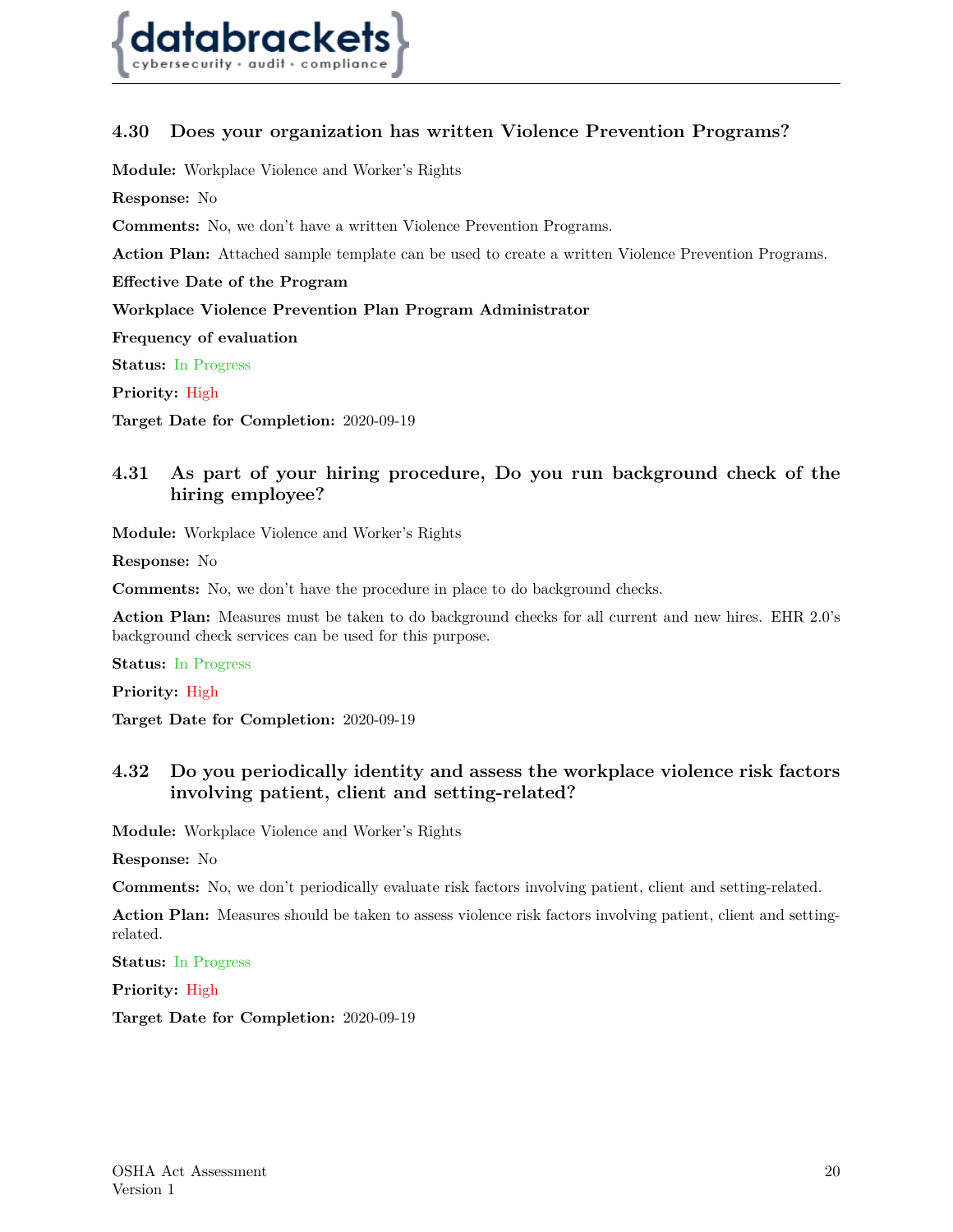

## **4.33 Do you periodically evaluate workplace violence related to organizational risk factors?**

**Module:** Workplace Violence and Worker's Rights

**Response:** No

**Comments:** No, We don't periodically evaluate workplace violence related to organizational risk factors.

**Action Plan:** Measures should be taken to periodically evaluate workplace violence related to organizational risk factors and take measures to mitigate the identified risks.

**Status:** In Progress

**Priority:** High

<span id="page-20-0"></span>**Target Date for Completion:** 2020-09-19

## **4.34 Are employees free to report violence and related incidents to the management without fear?**

**Module:** Workplace Violence and Worker's Rights

**Response:** No

**Comments:** No, we don't have a platform for employees to share their opinion with management.

**Action Plan:** Measures should be taken to improve employee-management communication to reduce the risk of violence in the workplace.

**Status:** In Progress

**Priority:** High

<span id="page-20-1"></span>**Target Date for Completion:** 2020-09-19

## **4.35 Are the staff provided with safety and health training specific to their area of work?**

**Module:** Workplace Violence and Worker's Rights

**Response:** No

**Comments:** No, all staff members are not provided with safety and health training specific to their area of work.

**Action Plan:** Measures should be taken to provide staff members with safety and health training specific to their area of work every "X" year(s) by a OSHA subject matter expert.

**Status:** In Progress

<span id="page-20-2"></span>**Priority:** High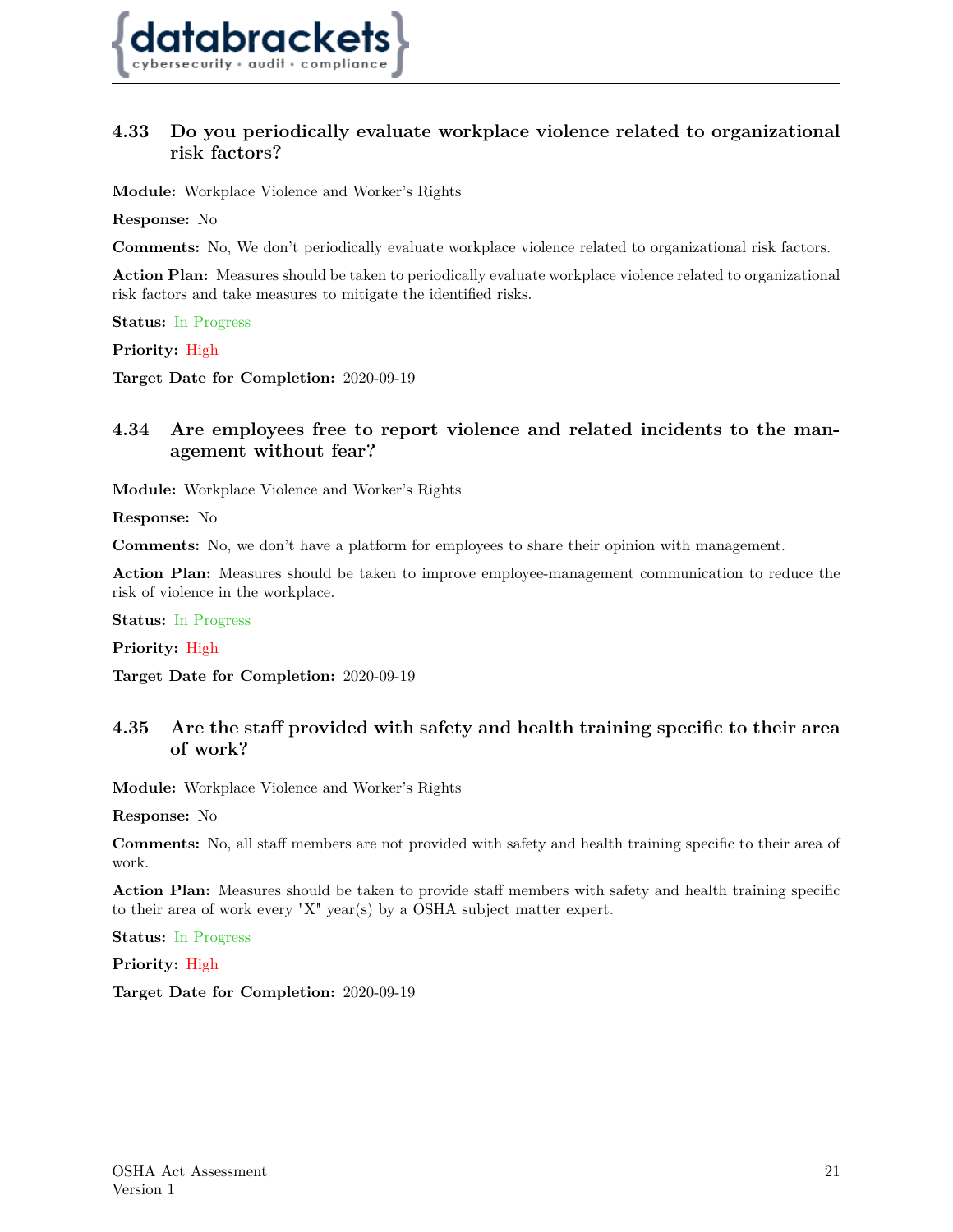

## **4.36 Does all your employees know their workers rights?**

**Module:** Workplace Violence and Worker's Rights

**Response:** No

**Comments:** No, all employees do not know their worker's rights.

**Action Plan:** Measures should be taken to train all employees on their worker's rights and a copy of the OSHA's workers rights should be made available.

**Status:** In Progress

**Priority:** High

**Target Date for Completion:** 2020-09-19

## <span id="page-21-0"></span>**5 Managed or Not Present Risks**

<span id="page-21-1"></span>Problems that have been managed or are not present in your organization.

#### **5.1 Engineering and Work Practice Controls**

**5.1.1 Are hand washing facilities or antiseptic hand cleansers reasonably accessible to all employees?**

#### **Response:** Yes

**Comments:** Yes, hand washing facilities and/or antiseptic hand cleansers are reasonably accessible to all employees.

**5.1.2 Are the containers used for storing and transporting contaminated sharps, puncture resistant, labeled or color-coded or marked BIO HAZARD, and leak proof on the sides and bottom?**

**Enter the inspection frequency:**

**Response:** Not applicable

<span id="page-21-2"></span>**Comments:** Not applicable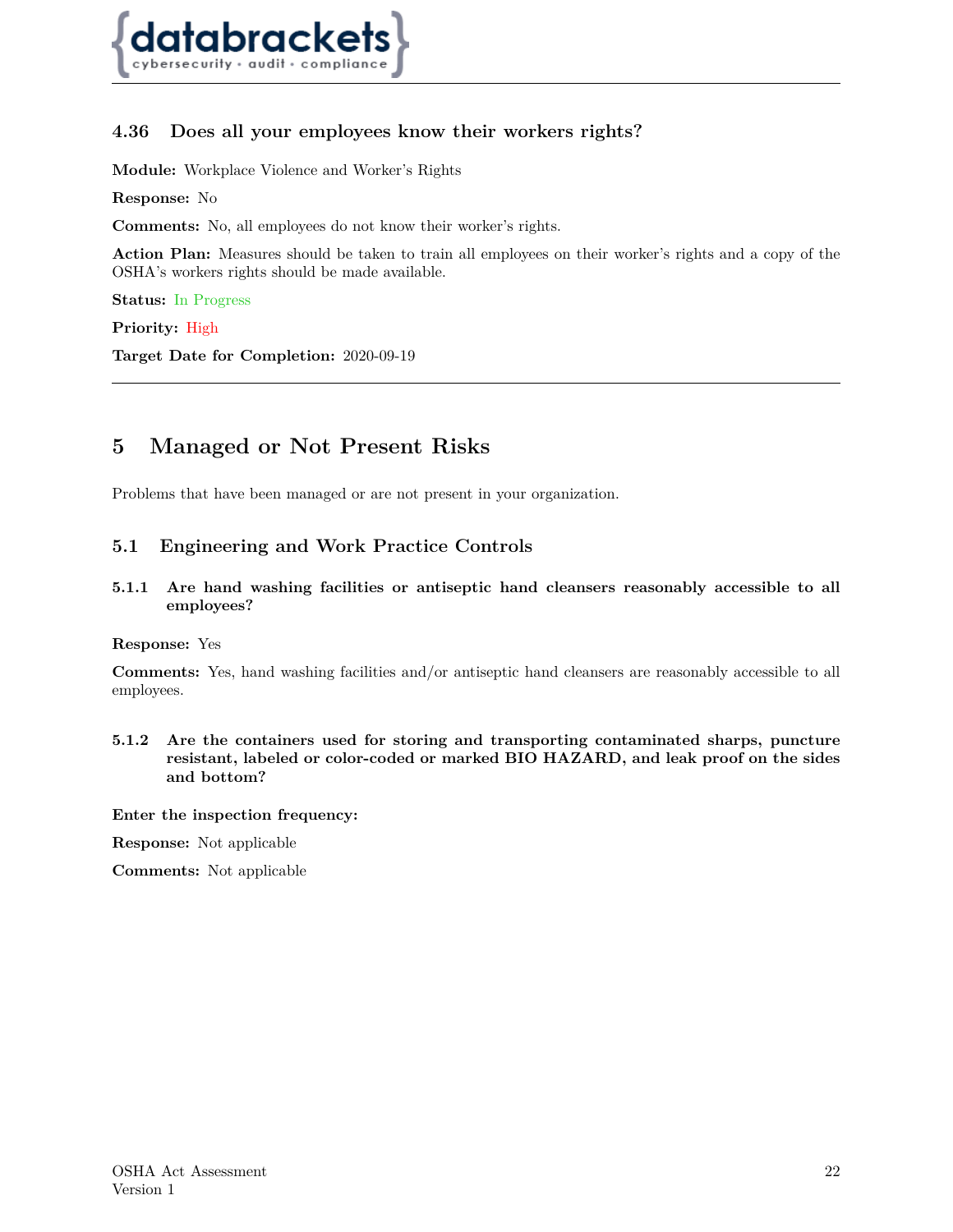

## **5.2 Personal Protective Equipment**

**5.2.1 Are disposable gloves disposed after single use or if their ability to function as a barrier is compromised?**

#### **Response:** Yes

**Comments:** Yes, Single use disposable gloves are worn and disposed of as per the regulations.

#### **5.2.2 Are the reusable utility gloves decontaminated prior to re-use or discarded if their ability to function as a barrier is compromised?**

#### **Response:** Yes

**Comments:** Yes, Utility gloves are decontaminated prior to re-use or discarded if their ability to function as a barrier is compromised.

#### **5.2.3 Are employees provided with surgical caps or shoe covers when appropriate?**

#### **Response:** Yes

**Comments:** Yes, employees provided with surgical caps or shoe covers when appropriate and trained in it's usage and disposal.

#### **5.2.4 Are Hypoallergenic gloves, glove liners, powderless gloves, or other similar alternatives provided to those employees who are allergic to the gloves normally provided?**

#### **Response:** No

<span id="page-22-0"></span>**Comments:** No, Hypoallergenic gloves, glove liners, powderless gloves, or other similar alternatives are not provided to those employees who are allergic to the gloves normally provided.

#### **5.3 Housekeeping**

**5.3.1 Do you have a written schedule and procedure for cleaning contaminated area on a regular basis?**

#### **Response:** Yes

**Comments:** Yes, there is a written schedule and procedure for cleaning contaminated area on a regular basis.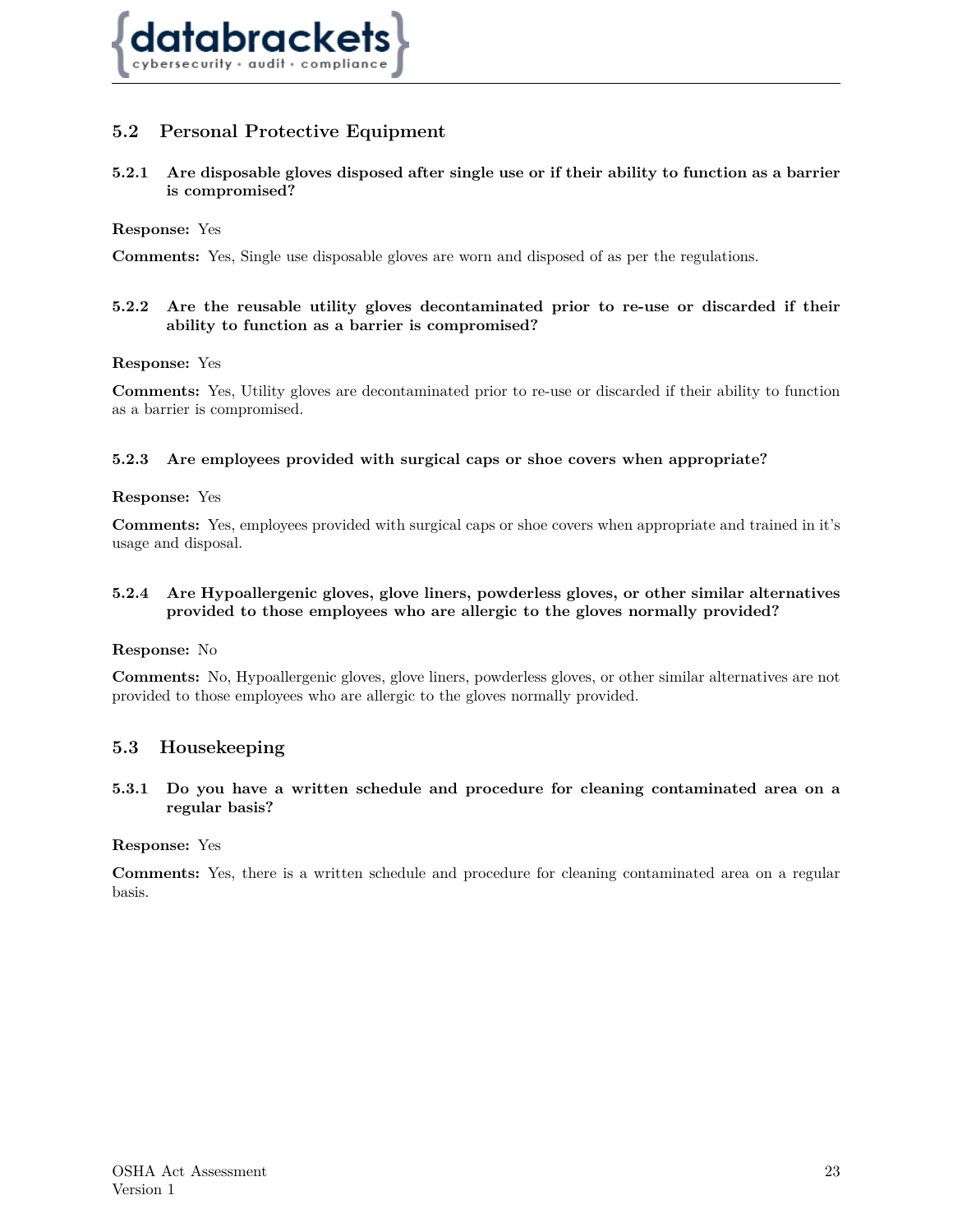

#### **5.3.2 Are disinfectants used in accordance to EPA-approved label instructions?**

**Response:** Yes

**Comments:** Yes, disinfectants are used in accordance with EPA-approved label instructions.

#### **5.3.3 Are all equipment and surfaces decontaminated after contact with blood or potential infectious materials?**

#### **Response:** Yes

**Comments:** Yes, all equipment and surfaces are decontaminated after contact with blood or potentially infectious materials.

#### **5.3.4 If unable to be decontaminated, is it labeled and does it specify which portions of the equipment remain contaminated?**

#### **Response:** Yes

**Comments:** Yes, proper labeling guidelines are followed if decontamination if not feasible.

#### **5.3.5 Is protective coverings removed and replaced after they become contaminated?**

#### **Response:** Yes

**Comments:** Yes, there is written procedure and proper training to remove and replace protective coverings after they become contaminated and or at end of work shift.

#### **5.3.6 While transporting contaminated laundry bags, are they labeled or color-coded according to the regulations?**

**Response:** Not applicable

**Comments:** Not applicable

#### **5.3.7 Do you have proper procedures to handle contaminated sharps and containers?**

**The procedure for handling sharps disposal containers is:**

**Sharps disposal containers are located at:**

**Response:** Not applicable

**Comments:** Not applicable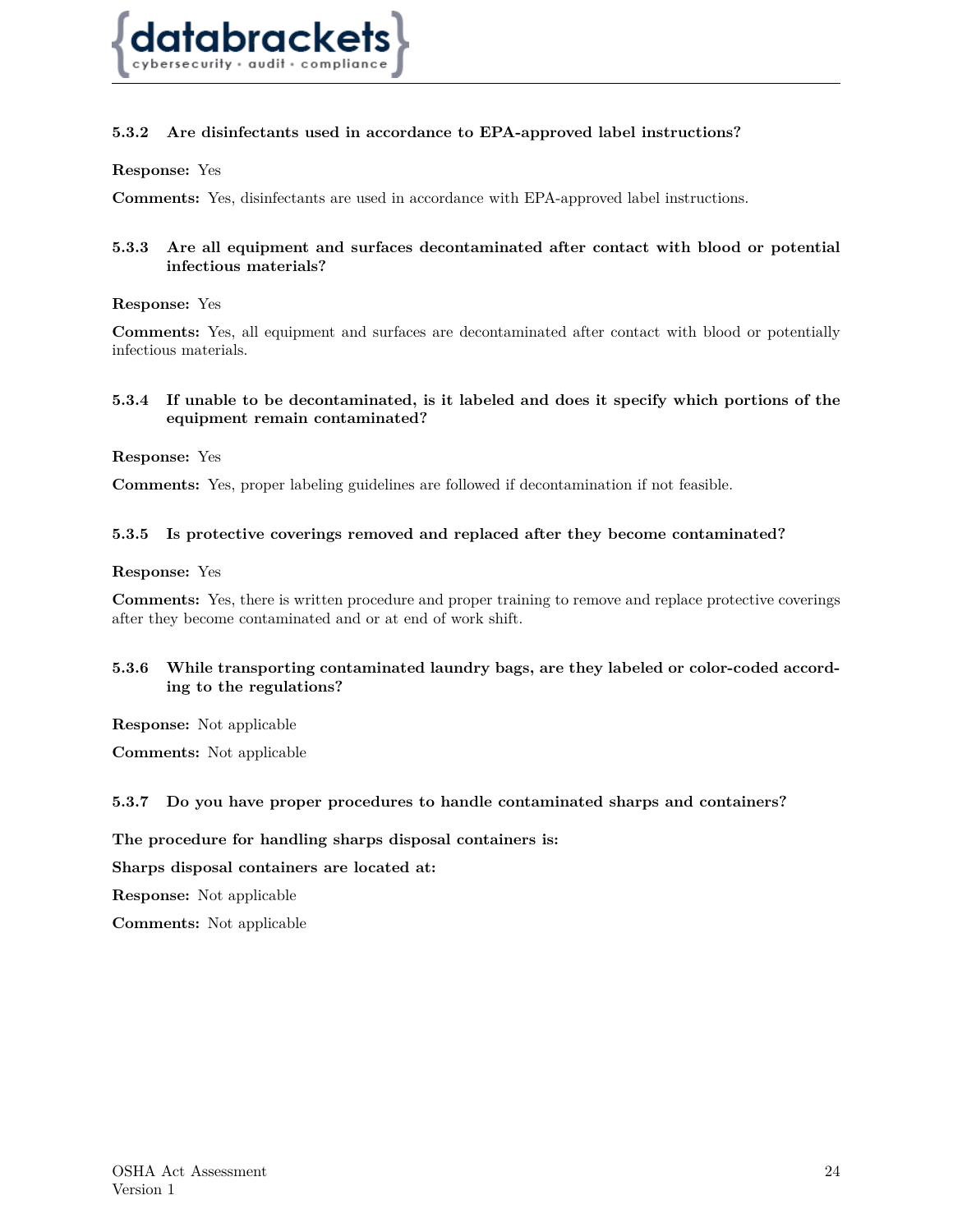

#### **5.3.8 Are all possible measures to avoid slips, trips and fall implemented?**

#### **Response:** Yes

<span id="page-24-0"></span>**Comments:** Yes, All possible measures to avoid Slips, Trips and Fall are implemented.

## **5.4 HIV, HCV, HBV Prevention and Post-exposure Evaluation and Follow-up**

#### **5.4.1 In the event of an exposure incident, is route(s) of exposure, and the circumstance under which the exposure incident occurred documented?**

#### **Response:** Yes

**Comments:** Yes, In the event of an exposure incident, route(s) of exposure, and the circumstance under which the exposure incident occurred is documented.

#### **5.4.2 In the event of an exposure incident, is post-exposure evaluation and follow-up provided to the affected employees?**

#### **Response:** Yes

**Comments:** Yes, In the event of an exposure incident,there is post-exposure evaluation and follow-up provided to all employees

#### **5.4.3 Under certain circumstance, after an exposure incident, does your employer provide post-exposure prophylaxis for HIV to exposed healthcare worker?**

#### **Response:** Yes

**Comments:** Yes, post-exposure evaluation and follow-up, including prophylaxis, provided at no cost to the employee and at a reasonable time and place.

#### **5.4.4 After an exposure incident, Will the exposed employee have a confidential medical evaluation and follow-up to check for the risk of HCV infection?**

#### **Response:** Yes

**Comments:** Yes, Exposed individual is evaluated for the risk of HCV.

#### **5.4.5 Following an exposure incident, if the source individual does not give consent to have a blood test done, is it recorded?**

**Response:** Not applicable

<span id="page-24-1"></span>**Comments:** This is not applicable.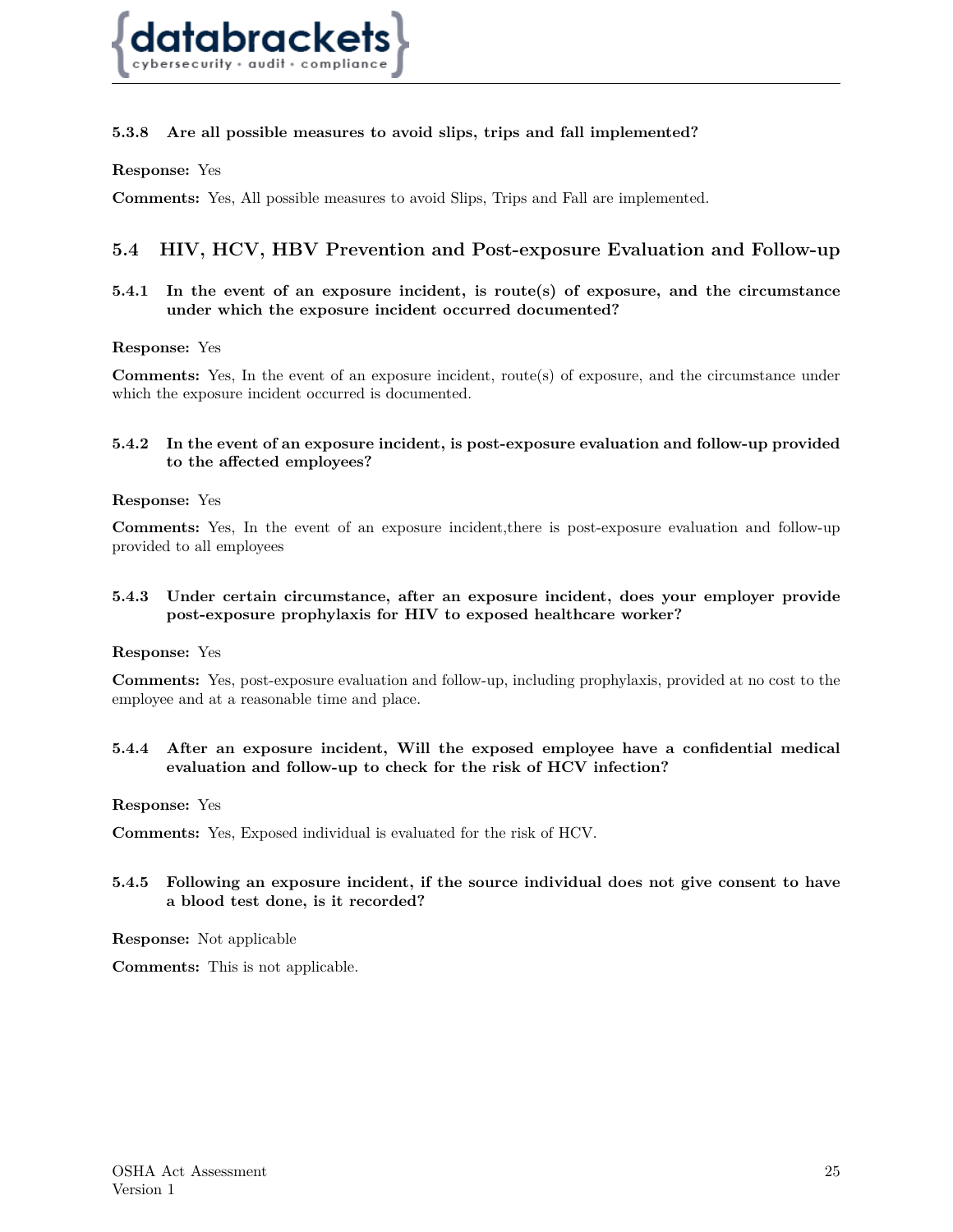

## **5.5 Record Keeping, Reporting and Administrative**

#### **5.5.1 Is your organization exempt from record keeping?**

**Response:** Yes

**Comments:** Yes, we are exempt from recording keeping and reporting.

#### **5.5.2 Do You maintain accurate records for each employee with occupational exposure?**

| Job Title (Ex: Housekeeper) | Department/Location(Ex:Environ) Tasks/Procedure(Ex:Handling<br>Services | Regulated Waste |
|-----------------------------|-------------------------------------------------------------------------|-----------------|
| Nurse 1                     | Exam Room 4-7                                                           | Regulated Waste |
| Nurse 2                     | Exam Room 11-14                                                         | Sanitize        |

**Enter the name of the Record Keeping Administrator:**

**Enter the contact phone number of the Record Keeping Administrator:**

**Response:**

#### **5.5.3 Are you familiar with Incident reporting criteria?**

#### **Response:** Yes

<span id="page-25-0"></span>**Comments:** Yes, we are familiar with incident reporting criteria.  $\langle Name \rangle$  is responsible for reporting in our office. Upload previous years logs here.

#### **5.6 Tuberculosis Exposure and Respiratory Protection**

#### **5.6.1 In case of a respirator use, Are OSHA's respiratory standards followed?**

**Response:** No

<span id="page-25-1"></span>**Comments:** Respiratory standards are yet to be in place.

#### **5.7 Electrical Standards**

#### **5.7.1 Are all damaged receptacles and portable electrical equipment tagged out and removed from service?**

**Response:** Not applicable

**Comments:** Not applicable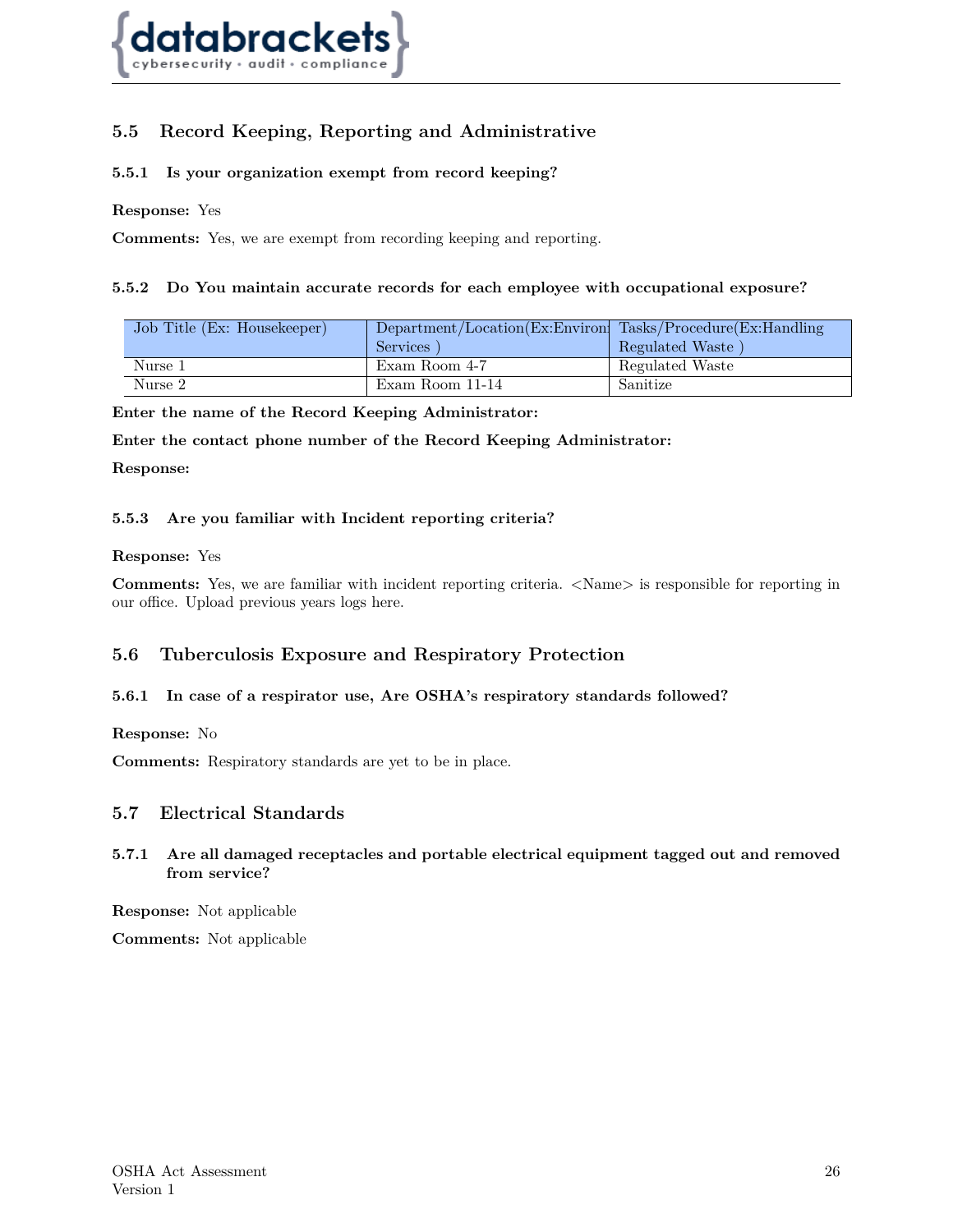

#### **5.7.2 Are damaged receptacles and portable electrical equipment repaired before being placed back into service?**

**Response:** Not applicable **Comments:** Not applicable.

## <span id="page-26-0"></span>**5.8 Exit Routes, Emergency Action Plans, and Fire Prevention Plans**

#### **5.8.1 Does your exits meet OSHA Standard?**

**Response:** Yes

**Comments:** Yes, our Exits meet OSHA standards.

#### **5.8.2 Are your exit routes as per OSHA design and construction requirements?**

**Response:** Yes

<span id="page-26-1"></span>**Comments:** Yes, we have "X" exits and all our exit routes meet the OSHA requirements.

## **5.9 Workplace Violence and Worker's Rights**

#### **5.9.1 Is your management committed to violence against employees in the workplace?**

**Response:** Yes

**Comments:** Yes, our management is committed to preventing violence against employees in the workplace.

#### **5.9.2 Does your practice conduct patient survey to improve workplace violence?**

**Response:** Yes

**Comments:** Yes, our practice conducts the patient survey and takes input from patients to improve workplace violence.

#### **5.9.3 Does your practice conduct walk through assessment of all facility areas including exterior building areas?**

#### **Response:** Yes

<span id="page-26-2"></span>**Comments:** Yes, we periodically conduct the walk-through assessment of all facility areas including exterior building areas and discuss mitigation steps of identified risks in our management-staff meetings.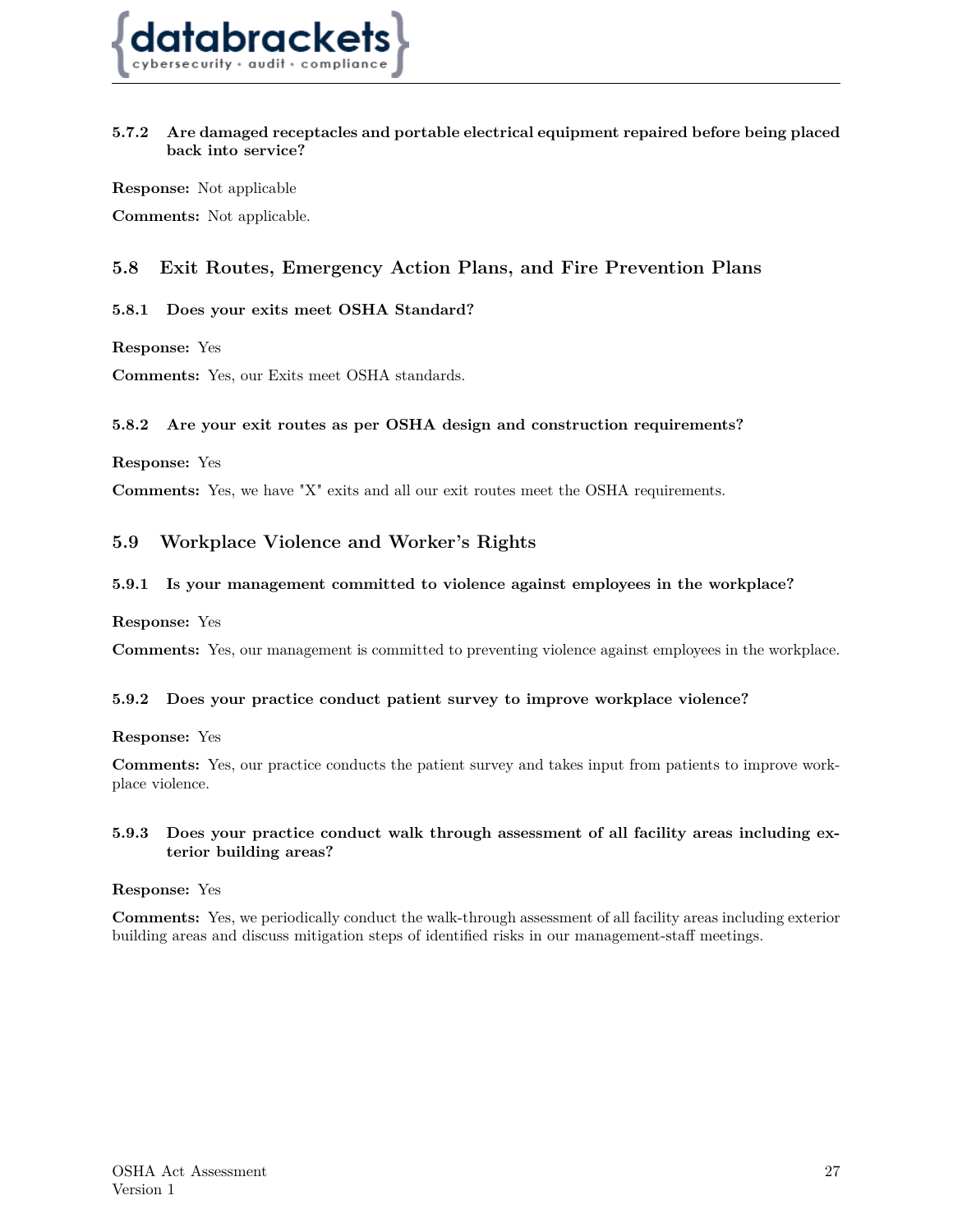

## **5.10 GHS for Labeling of Chemicals and Hazard Communication of Infectious Materials**

#### **5.10.1 Does your organization have a designated a hazard communications (Haz-Com) Officer or an Infection Control Officer (ICO)?**

#### **Response:** Yes

**Comments:** Yes, <Person-in charge NAME> is responsible for implementing and maintaining the Exposure Control Plan in our organization

#### **5.10.2 Does your written hazard communication program include Safety Data Sheets, labeling and employee training?**

#### **Response:** Yes

**Comments:** Yes, our written hazard communication program include Safety Data Sheets, labeling and employee training.

#### **5.10.3 Is each container for a hazardous substance (i.e., vats, bottles, storage tanks, etc.) labeled with product identity and a hazard warning communication of the specific health hazards and physical hazards?**

#### **Response:** Yes

**Comments:** Yes, each container of hazardous substance (i.e., vats, bottles, storage tanks, etc.) is labeled with product identity and a hazard warning communication of the specific health hazards and physical hazards.

#### **5.10.4 In case of an incident, is there a proper medical service and first aid provided to the affected employee?**

#### **Response:** Yes

**Comments:** First Aid supply is located in  $\lt$  Location and  $\lt$ Name is the person trained to provide immediate assistance.

## <span id="page-27-0"></span>**6 Unidentified Risks**

<span id="page-27-1"></span>Risks that have not been identified yet due to question not being answered.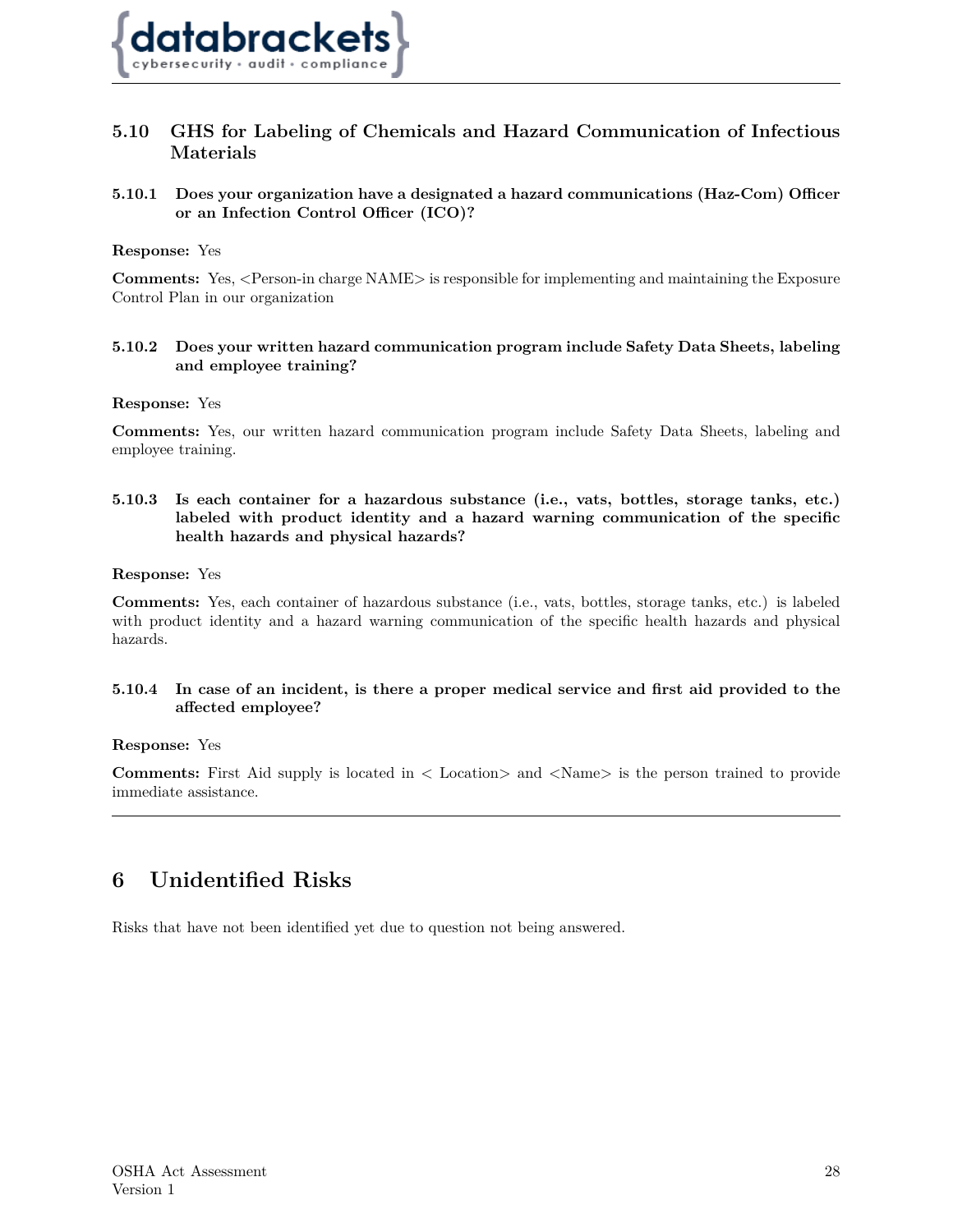

## **6.1 Record Keeping, Reporting and Administrative**

- **6.1.1 Does your practice maintain Sharps Injury log?**
- <span id="page-28-0"></span>**6.2 Tuberculosis Exposure and Respiratory Protection**
- **6.2.1 Does your organization have written TB exposure control plan?**
- <span id="page-28-1"></span>**6.3 Ionizing Radiation**
- **6.3.1 Are the employees working with ionizing radiations aware of OSHA standards on Ionizing radiations?**
- **6.3.2 Is there a procedure in place to regularly evaluate radiation hazard in the radiation area and conduct a walk through?**
- **6.3.3 Are employees provided with appropriate personal monitoring equipment to regularly monitor and evaluate the radiation exposure?**
- **6.3.4 Do you have procedures for keeping records of employees radiation exposure, radiation incident reporting and furnish former employees with radiation report when requested?**
- **6.3.5 Is there an appropriate caution signs placed in radiation areas and on containers used for radioactive materials?**